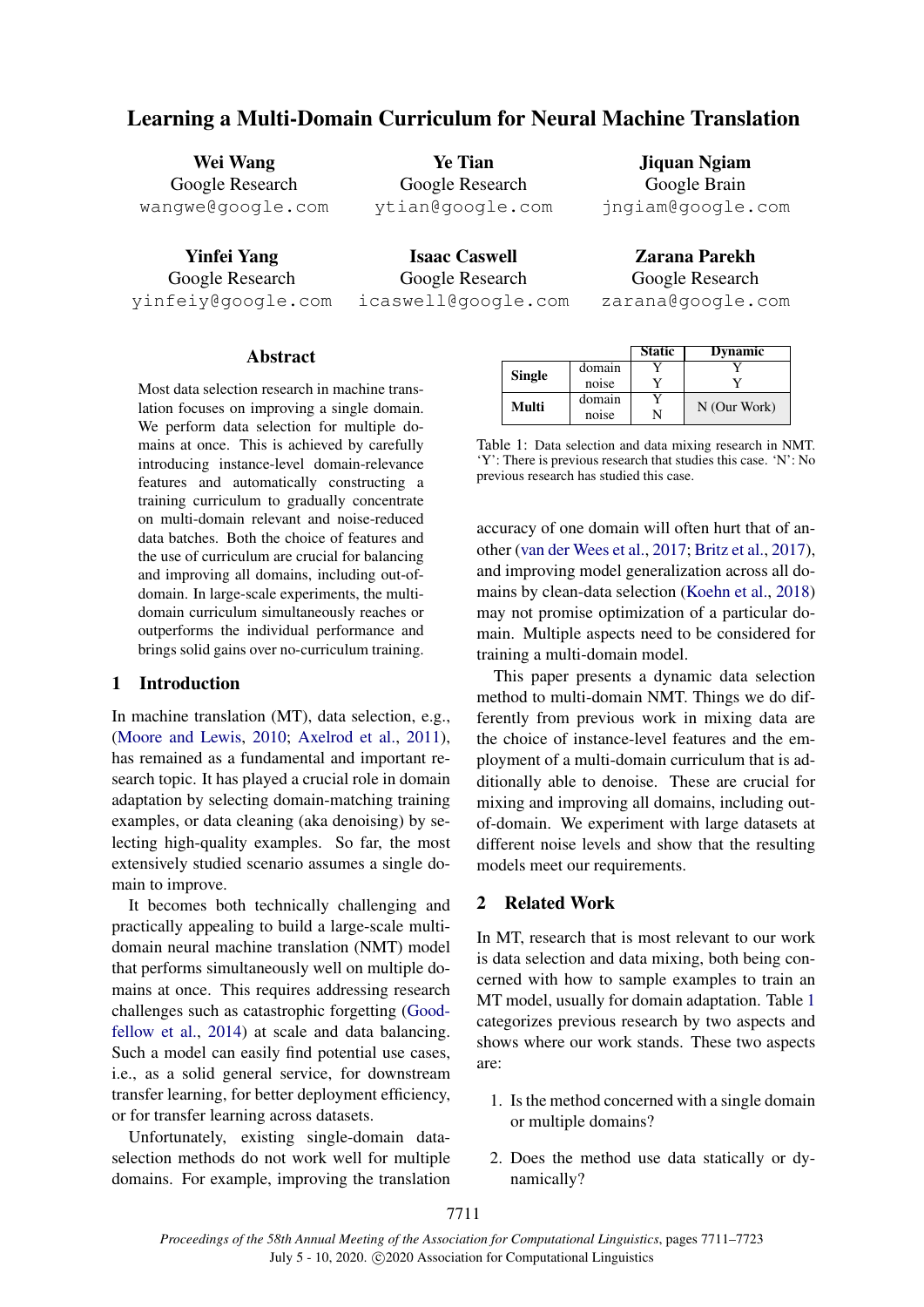Static data selection for a single domain. [Moore and Lewis](#page-10-0) [\(2010\)](#page-10-0) select in-domain data for n-gram language model (LM) training. It is later generalized by [Axelrod et al.](#page-9-0) [\(2011\)](#page-9-0) to select parallel data for training MT models. [Chen and](#page-9-3) [Huang](#page-9-3) [\(2016\)](#page-9-3); [Chen et al.](#page-9-4) [\(2016\)](#page-9-4) use classifiers to select domain data. Clean-data selection [\(Koehn](#page-9-5) [et al.,](#page-9-5) [2019,](#page-9-5) [2018;](#page-10-1) [Junczys-Dowmunt,](#page-9-6) [2018\)](#page-9-6) reduces harmful data noise to improve translation quality across domains. All these works select a data subset for a single "domain"<sup>[1](#page-1-0)</sup> and treat the selected data as a static/flat distribution.

Dynamic data selection for a single domain. Static selection has two shortcomings: it discards data and it treats all examples equally after selection. When data is scarce, any data could be helpful, even if it is out of domain or noisy<sup>[2](#page-1-1)</sup>. Dynamic data selection is introduced to "sort" data from least in-domain to most in-domain. Training NMT models on data sorted this way effectively takes advantage of transfer learning. Curriculum learning (CL) [\(Bengio et al.,](#page-9-7) [2009\)](#page-9-7) has been used as a formulation for dynamic data selection. Domain curricula [\(van der Wees et al.,](#page-11-0) [2017;](#page-11-0) [Zhang et al.,](#page-11-1) [2019\)](#page-11-1) are used for domain adaptation. Model stacking [\(Sajjad et al.,](#page-10-2) [2017;](#page-10-2) [Freitag and](#page-9-8) [Al-Onaizan,](#page-9-8) [2016\)](#page-9-8) is a practical idea to build domain models. CL is also used for denoising [\(Ku](#page-10-3)[mar et al.,](#page-10-3) [2019;](#page-10-3) [Wang et al.,](#page-10-4) [2018a](#page-10-4)[,b\)](#page-11-2), and for faster convergence and improved general quality [\(Zhang et al.,](#page-11-3) [2018;](#page-11-3) [Platanios et al.,](#page-10-5) [2019\)](#page-10-5). [Wang](#page-10-4) [et al.](#page-10-4) [\(2018a\)](#page-10-4) introduce a curriculum for training efficiency. In addition to data sorting/curriculum, instance/loss weighting [\(Wang et al.,](#page-10-6) [2017;](#page-10-6) [Chen](#page-9-9) [et al.,](#page-9-9) [2017;](#page-9-9) [Wang et al.,](#page-11-4) [2019b\)](#page-11-4) has been used as an alternative. CL for NMT represents the SOTA data-selection method, but most existing works target at a single "domain", be it a specific domain or the "denoising domain".

Static data mixing for multiple domains. When mixing data from multiple domains, a fundamental challenge is to address catastrophic forgetting [\(Goodfellow et al.,](#page-9-1) [2014\)](#page-9-1)–training an NMT model to focus on one domain can likely hurt another [\(van der Wees et al.,](#page-11-0) [2017;](#page-11-0) [Britz et al.,](#page-9-2)

[2017\)](#page-9-2). [Britz et al.](#page-9-2) [\(2017\)](#page-9-2) learn domain-discerning (or -invariant) network representation with a domain discriminator network for NMT. The methods, however, require that domain labels are available in data. [Tars and Fishel](#page-10-7) [\(2018\)](#page-10-7) cluster data and tag each cluster as multi-domain NMT training data, but the method treats data in each cluster as a flat distribution. [Farajian et al.](#page-9-10) [\(2017\)](#page-9-10) implement multi-domain NMT by on-the-fly data retrieval and adaptation per sentence, at increased inference cost. Most existing methods (or experiment setups) have the following problems: (i) They mix data statically. (ii) They don't consider the impact of data noise, which is a source of catastrophic forgetting. (iii) Experiments are carried out with small datasets, without separate examination on the data regularization effect. (iv) They do not examine out-of-domain performamce.

Automatic data balancing for multi-domains. [\(Wang et al.,](#page-11-6) [2020\)](#page-11-6) automatically learn to weight (flat) data streams of multi-languages (or "domains"). We perform dynamic data selection and regularization through a mulit-domain curriculum.

Automatic curriculum learning. Our work falls under automatic curriculum construction [\(Graves et al.,](#page-9-11) [2017\)](#page-9-11) and is directly inspired by [Tsvetkov et al.](#page-10-8) [\(2016\)](#page-10-8), who learn to weight and combine instance-level features to form a curriculum for an embedding learning task, through Bayesian Optimization. A similar idea [\(Ruder](#page-10-9) [and Plank,](#page-10-9) [2017\)](#page-10-9) is used to improve other NLP tasks. Here, we use the idea for NMT to construct a multi-domain data selection scheme with various selection scores at our disposal. The problem we study is connected to the more general multiobjective optimization problem. [Duh](#page-9-12) [\(2018\)](#page-9-12) uses Bandit learning to tune hyper-parameters such as the number of network layers for NMT.

More related work. Previously, catastrophic forgetting has mostly been studied in the continued-training setup [\(Saunders et al.,](#page-10-10) [2019;](#page-10-10) [Khayrallah et al.,](#page-9-13) [2018\)](#page-9-13), to refer to the degrading performance on the out-of-domain task when a model is fine-tuned on in-domain data. This setup is a popular topic in general machine learning research [\(Aljundi et al.,](#page-9-14) [2019\)](#page-9-14). [Thompson et al.](#page-10-11) [\(2018\)](#page-10-11) study domain adaptation by freezing subnetworks. Our work instead addresses forgetting in the data-balancing scenario for multi-domains. We use curriculum to generalize fine-tuning.

<span id="page-1-0"></span><sup>&</sup>lt;sup>1</sup>We treat denoising as a domain in the paper, inspired by previous works that treat data noise using domain adaptation methods, e.g., [\(Junczys-Dowmunt,](#page-9-6) [2018\)](#page-9-6).

<span id="page-1-1"></span><sup>2</sup>We refer to data regularization (using more data) and to transfer learning (fine-tuning) to exploit both data quantity and quality, the idea behind dynamic data selection. See Appendix [C.](#page-11-5)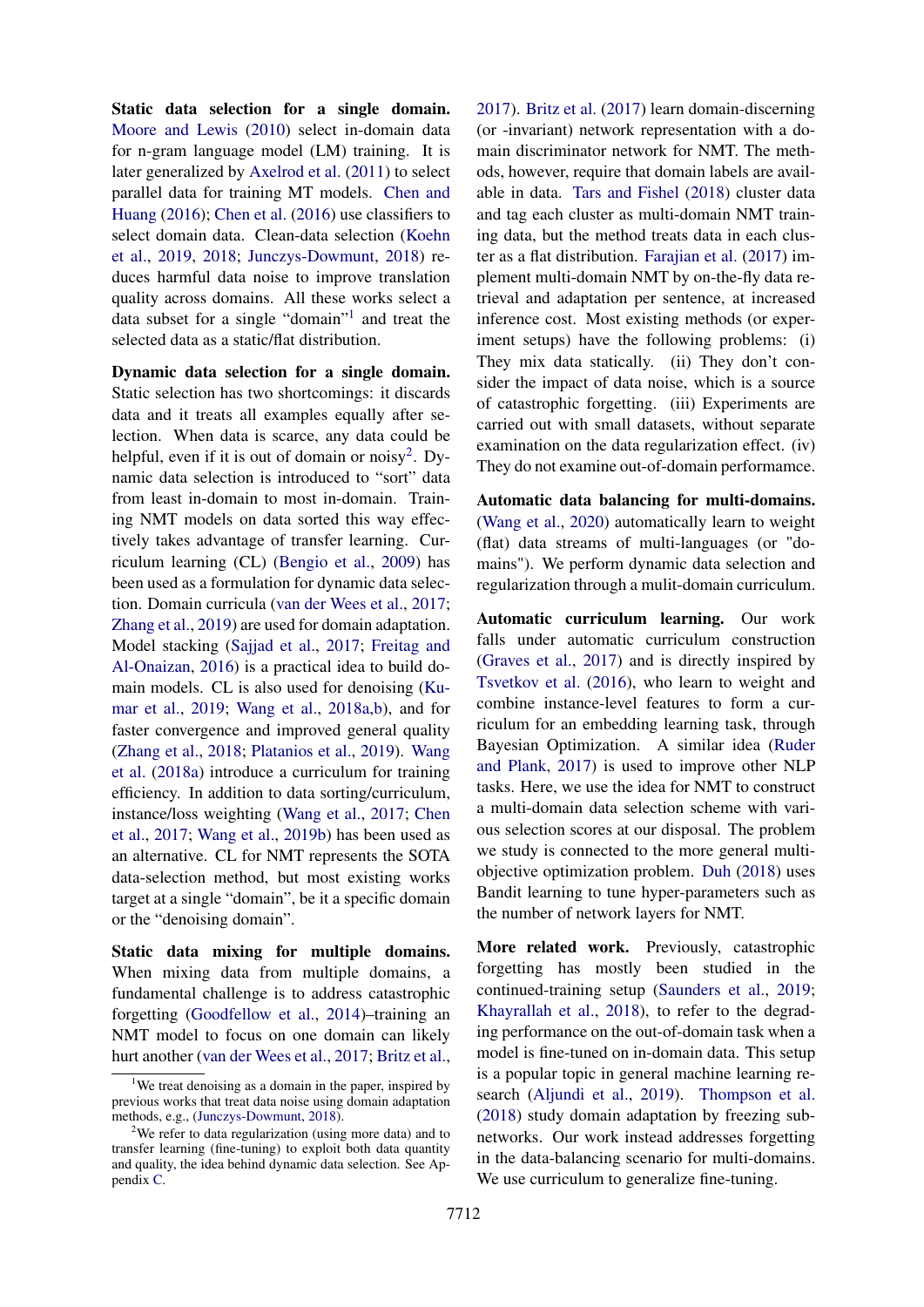<span id="page-2-1"></span>

Figure 1: Data order in single-domain curricula and a potential multi-domain curriculum. (1) A toy training dataset of 3 examples. Each example has three scores, representing relevance to three domains, grey/dark/white domains, respectively. The higher the bar the more relevant. (2) Grey-domain order. (3) Dark-domain order. (4) White-domain order. (5) A potential multi-domain data order.

## 3 Curriculum Learning for NMT

We first introduce curriculum learning (CL) [\(Ben](#page-9-7)[gio et al.,](#page-9-7) [2009\)](#page-9-7), which serves as a formulation for SOTA single-domain dynamic data selection and which our method is built upon and generalizes. In CL, a curriculum,  $C$ , is a sequence of training criteria over training steps. A training criterion,  $Q_t(y|x)$ , at step t is associated with a set of weights,  $W_t(x, y)$ , [3](#page-2-0) over training sentence pairs  $(x, y)$  in a parallel dataset D, where y is the translation for x.  $Q_t(y|x)$  is a re-weighting of the original training distribution  $P(y|x)$ :

<span id="page-2-2"></span>
$$
Q_t(y|x) \propto W_t(x, y)P(y|x), \quad \forall (x, y) \in D \quad (1)
$$

Hence, for  $T$  maximum training steps,  $\mathcal C$  is a sequence:

$$
\mathcal{C} = \langle Q_1, ..., Q_t, ..., Q_T \rangle \tag{2}
$$

At step  $t$ , an online learner randomly samples a data batch from  $Q_t$  to fine-tune model  $m_{t-1}$  into  $m_t$ . Therefore, C corresponds to a sequence of models,

$$
\langle m_1, ..., m_t, ..., M \rangle.
$$
 (3)

M is the final model that the entire curriculum has been optimizing towards. Intermediate models,  $m_t$ , serve as "stepping stones" to  $M$ , to transfer knowledge through them and regularize the training for generalization. A performance metric  $\mathcal{P}(\mathcal{C})$  evaluates M on a development or test set, after training on C.

<span id="page-2-3"></span>
$$
\begin{pmatrix}\nW_1 \to W_2 \to W_3 \\
1/3 \\
1/3\n\end{pmatrix}\n\begin{pmatrix}\n1/2 \\
1/2 \\
0 & \theta\n\end{pmatrix}\n\begin{pmatrix}\n1.0 \\
0.6 \\
0.6\n\end{pmatrix}\n\qquad\n\begin{pmatrix}\n1/3 \\
1/3 \\
1/3\n\end{pmatrix}\n\begin{pmatrix}\n1/2 \\
1/2 \\
0 & \theta\n\end{pmatrix}\n\begin{pmatrix}\n9.6 \\
1.0 \\
0.6\n\end{pmatrix}
$$
\n(1)\n(2)

Table 2: Curriculum examples characterized by reweighting,  $W_t(x, y)$ , over three steps, to stochastically order data to benefit a final domain. Strikethrough discards examples. (1) corresponds to data order Figure [1](#page-2-1) (2). (2) corresponds to data order Figure [1](#page-2-1) (5).

In NMT, CL is used to implement dynamic data selection. First, a scoring function (Section [4.3\)](#page-3-0) is employed to measure the usefulness of an example to a domain and sort data. Then mini-batch sampling, e.g., [\(Kocmi and Bojar,](#page-9-15) [2017\)](#page-9-15), is designed to realize the weighting  $W_t$ , to dynamically evolve the training criteria  $Q_t$  towards in-domain. Figure [1](#page-2-1) (1)-(4) illustrates the basic idea of the curriculum we use. (1) shows three sentence pairs,  $S_1, S_2, S_3$ , each having three scores, respectively representing usefulness to three domains. A greydomain training curriculum, for example, relies on the data order in (2), gradually discards least useful examples according to  $W_t(x, y)$  (Eq. [1\)](#page-2-2) in Ta-ble [2](#page-2-3) (1): At step 1, the learner uniformly samples from all examples  $(W_1)$ , producing model  $m_1$ . In step 2, the least-in-domain  $S_3$  is discarded (strikethrough) by  $W_2$  so we sample from subset  $\{S_1, S_2\}$  uniformly to reach  $m_2$ . We repeat this until reaching the final model  $M$ . In this process, sampling is uniform in each step, but in-domain examples (e.g.,  $S_1$ ) are reused more over steps. Similarly, we can construct the dark-domain curriculum in Figure [1](#page-2-1) (3) and the white-domain (4).

# 4 Our Approach: Learning a Multi-Domain Curriculum

#### <span id="page-2-4"></span>4.1 General Idea

The challenges in multi-domain/-task data selection lie in addressing catastrophic forgetting and data balancing. In Figure [1,](#page-2-1) while curriculum (2) moves a model to the grey-domain direction, this direction may not necessarily be positively consistent with the dark domain (Figure  $1$  (3)), causing dropped dark-domain performance. Ideally, a training example that introduces the least forgetting across all domains would have gradients that move the model in a common direction towards all domains. While this may not be easily feasible by selecting a single example, we would like the intuition to work in a data batch on average. Therefore, our idea is to carefully introduce

<span id="page-2-0"></span><sup>&</sup>lt;sup>3</sup>As a preview, in our paper,  $W_t(x, y)$  uses uniform weights over selected examples and assigns zero weights for filtered examples, similar to a mask.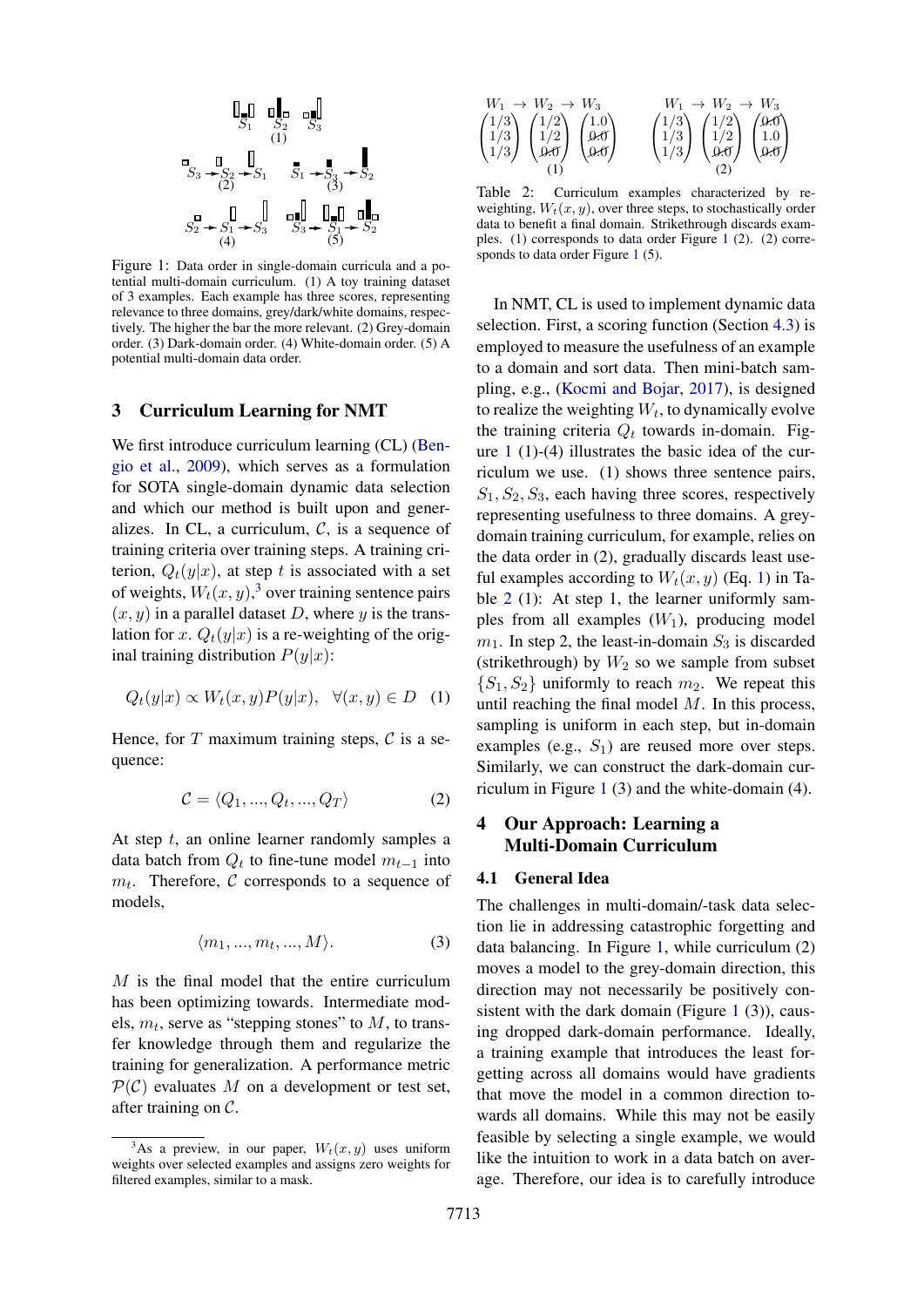<span id="page-3-2"></span>

Figure 2: Learning a multi-domain curriculum.

per-example data-selection scores (called features) to measure "domain sharing", intelligently weight them to balance the domains of interest, and dynamically schedule examples to trade-off between regularization and domain adaptation.

A method to realize the above idea has the following *properties*:

- 1. Features of an example reflect its relevance to domains.
- 2. Feature weights are jointly learned/optimized based on end model performance.
- 3. Training is dynamic, by gradually focusing on multi-domain relevant and noise-reduced data batches.

Furthermore, a viable multi-domain curriculum meets the following *performance requirements*:

- (i) It improves the baseline model across all domains.
- (ii) It simultaneously reaches (or outperforms) the peak performance of individual singledomain curricula.

Above requires improvement over out-of-domain, too.

## 4.2 The Framework

Formally, for a sentence pair  $(x, y)$ , let  $f_n(x, y) \in$ R be its *n*-th feature that specifies how  $(x, y)$  is useful to a domain. Suppose we are interested in  $K$  domains and each example has  $N$  features. For instance, each sentence pair of  $S1, S2, S3$ in Figure [1](#page-2-1) (1) has three features  $(N = 3)$ , each for one domain  $(K = 3)$ .<sup>[4](#page-3-1)</sup> We represent  $(x, y)$ 's features using a feature vector  $F(x, y) =$ 

 $[f_0(x, y), ..., f_{N-1}(x, y)]$ . Given a weight vector  $V = [v_0, ..., v_{N-1}]$  for all sentence pairs, we compute an aggregated score

<span id="page-3-5"></span>
$$
f(x,y) = V \cdot F(x,y) \tag{4}
$$

for each sentence pair and sort the entire data in increasing order. We then construct a curriculum  $\mathcal{C}(V)$  to *fine-tune* a warmed-up model, evaluate its performance and propose a next weight vector. After several iterations/trials, the optimal weight vector  $V^*$  is the one with the best end performance:

<span id="page-3-4"></span>
$$
V^* = \arg\max_{V} \mathcal{P}(\widehat{\mathcal{C}}(V))
$$
 (5)

Figure [2](#page-3-2) shows the framework. For the process to be practical and scalable,  $\widehat{C}$  fine-tunes a warmedup model for a small number of steps. The learned  $V^*$  can then eventually be used for retraining a final model from scratch.

## <span id="page-3-0"></span>4.3 Instance-Level Features

We design the following types of features for each training example and instantiate them in Experi-ments (Section [5\)](#page-5-0).

**NMT domain features**  $(q_Z)$  compute, for a pair  $(x, y)$ , the cross-entropy difference between two NMT models:

<span id="page-3-6"></span>
$$
q_Z(x,y) = \frac{\log P(y|x; \theta_Z) - \log P(y|x; \theta_{base})}{|y|} \quad (6)
$$

 $P(y|x; \theta_{base})$  is a baseline model with parameters  $\theta_{base}$  trained on the background parallel corpus,  $P(y|x; \theta_Z)$  is a Z-domain model with  $\theta_Z$  by finetuning  $\theta_{base}$  on a small, Z-domain parallel corpus  $\hat{D}_Z$  with trusted quality and |y| is the length of y.  $q_Z$  discerns both noise and domain  $Z$  [\(Wang et al.,](#page-10-12) [2019a\)](#page-10-12). Each domain Z has its own  $D_z$ .

Importantly, [Grangier](#page-9-16) [\(2019\)](#page-9-16) shows that, under the Taylor approximation [\(Abramowitz and Ste](#page-9-17)[gun,](#page-9-17) [1964\)](#page-9-17),  $q_Z$  approximates the dot product between gradient,  $g(x, y; \theta_{base})$ , of training example  $(x, y)$  and gradient,  $g(D_z, \theta_{base})$ , of seed data  $\widehat{D}_Z$ <sup>[5](#page-3-3)</sup> Thus an example with positive  $q_Z$  likely

<span id="page-3-7"></span>
$$
q_Z(x, y) \times |y| =
$$
  
\n
$$
\log P(y|x; \theta_Z) - \log P(y|x; \theta_{base}) \approx
$$
  
\n
$$
\lambda g(x, y; \theta_{base})^\top g(\hat{D}_Z, \theta_{base})
$$
 (7)

when  $\theta_{base}$  and  $\theta_Z$  are close, which is the case for finetuning:  $\theta_Z = \theta_{base} + \lambda g(\hat{D}_Z, \theta_{base}).$ 

<span id="page-3-1"></span> ${}^{4}$ But N does not necessarily equal K because we can introduce multiple features for one domain or a single feature for multiple domains.

<span id="page-3-3"></span> ${}^{5}$ That is, according to [Grangier](#page-9-16) [\(2019\)](#page-9-16):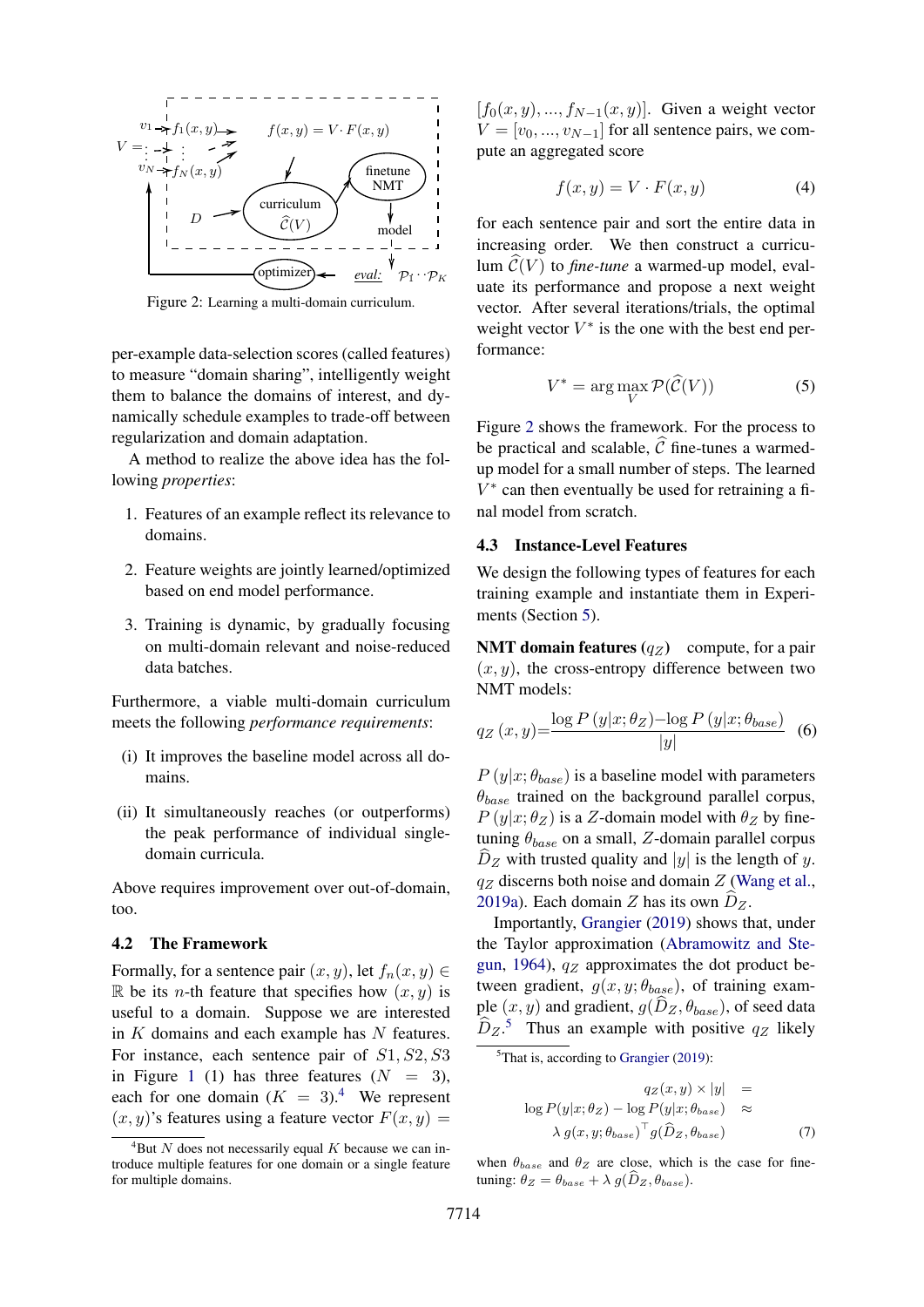moves a model towards domain Z. For multiple domains,  $Z_1, ..., Z_K$ , selecting a batch of examples with  $q_{Z_k}$ 's all being positive would move a model towards a common direction shared across multiple domains, which alleviates forgetting.

The Z-domain feature  $q_Z(x, y)$  can be easily generalized into a single *multi-domain feature*,  $q_{\mathcal{Z}}$ , for a set of domains  $\mathcal{Z}$ :

<span id="page-4-5"></span>
$$
q_{\mathcal{Z}}(x,y) = \frac{\log P(y|x; \theta_{\mathcal{Z}}) - \log P(y|x; \theta_{base})}{|y|}
$$
 (8)

by simply concatenating all the seed parallel corpus  $D_z$  from the constituent domains into  $D_z$  and use it to fine-tune the baseline  $\theta_{base}$  into  $\theta_{Z}$ . A benefit of  $q_z$  is scalability: using a single feature value to approximate  $(x, y)$ 's gradient consistency with the multiple domains at once. Simple concatenation means, however, domain balancing is not optimized as in Eq. [5.](#page-3-4)

NLM domain features  $(d_Z)$  [\(Moore and Lewis,](#page-10-0) [2010;](#page-10-0) [van der Wees et al.,](#page-11-0) [2017\)](#page-11-0) compute Zdomain relevance of sentence  $x$  with neural language models (NLM), like  $q_Z$ :

<span id="page-4-3"></span>
$$
d_Z(x) = \frac{\log P(x; \vartheta_Z) - \log P(x; \vartheta_{base})}{|x|} \quad (9)
$$

where  $P(x; \vartheta_{base})$  is an NLM with parameters  $\vartheta_{base}$  trained on the x half of the background parallel data, and  $P(x; \vartheta_Z)$  is obtained by fine-tuning  $P(x; \vartheta_{base})$  on Z-domain monolingual data. Although  $d_Z$  may not necessarily reflect the translation gradient of an example under an NMT model, it effectively assesses the Z-domain relevance and, furthermore, allows us to include additional larger amounts of in-domain monolingual data. We do not use its bilingual version [\(Axelrod et al.,](#page-9-0) [2011\)](#page-9-0), but choose to consider only the source side, for simplicity.

Cross-lingual embedding similarity feature (emb) computes the cosine similarity of a sentence pair in a cross-lingual embedding space. The embedding model is trained to produce similar representations exclusively for true bilingual sentence pairs, following [Yang et al.](#page-11-7) [\(2019\)](#page-11-7).

BERT quality feature (BERT) represents quality scores from a fine-tuned multilingual BERT model [\(Devlin et al.,](#page-9-18) [2018\)](#page-9-18). We fine-tune a pre-trained BERT model<sup>[6](#page-4-0)</sup> on a supervised dataset with positive and negative translation pairs.

## Algorithm 1: Bayesian optimization

|    | 1: $\mathcal{H} = \emptyset$ : # Trial history.                                  |
|----|----------------------------------------------------------------------------------|
|    | 2: $\sigma_0 = GP$ ; # Initialize surrogate model.                               |
|    | 3: $\alpha = EI$ ; # Initialize acquisition function.                            |
|    | 4: $i = 1$ :                                                                     |
|    | 5: while $i \leq T$ do                                                           |
|    | 6: $V_i = \arg \max_{V} \alpha(V; \sigma_{i-1}, \mathcal{H});$ # Predict weights |
|    | vector $V_i$ by maximizing acquisition function.                                 |
| 7: | $p = \mathcal{P}(\widehat{C}(V_i))$ by fine-tuning NMT on $\widehat{C}(V_i)$ ;   |
|    | 8: $\mathcal{H} = \mathcal{H} \cup \{(V_i, p)\};$ # Update trial history.        |
|    | 9: Estimate $\sigma_i$ with H;                                                   |
|    | 10: $i = i + 1$ :                                                                |
|    | 11: end while                                                                    |
|    | 12: return $(V^*, p^*)$ ( $\in \mathcal{H}$ ) w/ the best performance $p^*$ .    |

<span id="page-4-1"></span>These features compensate each other by capturing the information in a sentence pair from different aspects: NLM features capture domain. NMT features additionally discern noise. BERT and emb are introduced for denoising, by transfering the strength of the data they are trained on. All these features are from previous research and here we integrate them to solve a generalized problem.

#### <span id="page-4-4"></span>4.4 Performance Metric P

Eq. [5](#page-3-4) evaluates the end performance  $\mathcal{P}(\widehat{C}(V))$  of a multi-domain curriculum candidate. We simply combine the validation sets from multi-domains into a single validation set to report the perplexity of the last model checkpoint, after training the model on  $\widehat{\mathcal{C}}(V)$ . The best multi-domain curriculum minimizes model's perplexity (or maximizes its negative per Eq. [5\)](#page-3-4) on the mixed validation set. We experiment with different mixing ratios.

#### <span id="page-4-2"></span>4.5 Curriculum Optimization

We solve Eq. [5](#page-3-4) with Bayesian Optimization (BayesOpt) [\(Shahriari et al.,](#page-10-13) [2016\)](#page-10-13) as the optimizer in Figure [2.](#page-3-2) BayesOpt is derivative-free and can optimize expensive black-box functions, with no assumption of the form of  $P$ . It has recently become popular for training expensive machinelearning models in the "AutoML" paradigm. It consists of a surrogate model for approximating  $\mathcal{P}(\mathcal{C}(V))$  and an acquisition function for deciding the next sample to evaluate. The surrogate model evaluates  $\mathcal{C}(V)$  without running the actual NMT training, by the Gaussian process (GP) priors over functions that express assumptions about  $P$ . The acquisition function depends on previous trials, as well as the GP hyper-parameters. The Expected Improvement (EI) criterion [\(Srinivas et al.,](#page-10-14) [2010\)](#page-10-14) is usually used as acquisition function. Algo-

<span id="page-4-0"></span><sup>&</sup>lt;sup>6</sup>We use the public cased 12 layers multilingual model: multi\_cased\_L-12\_H-768\_A-12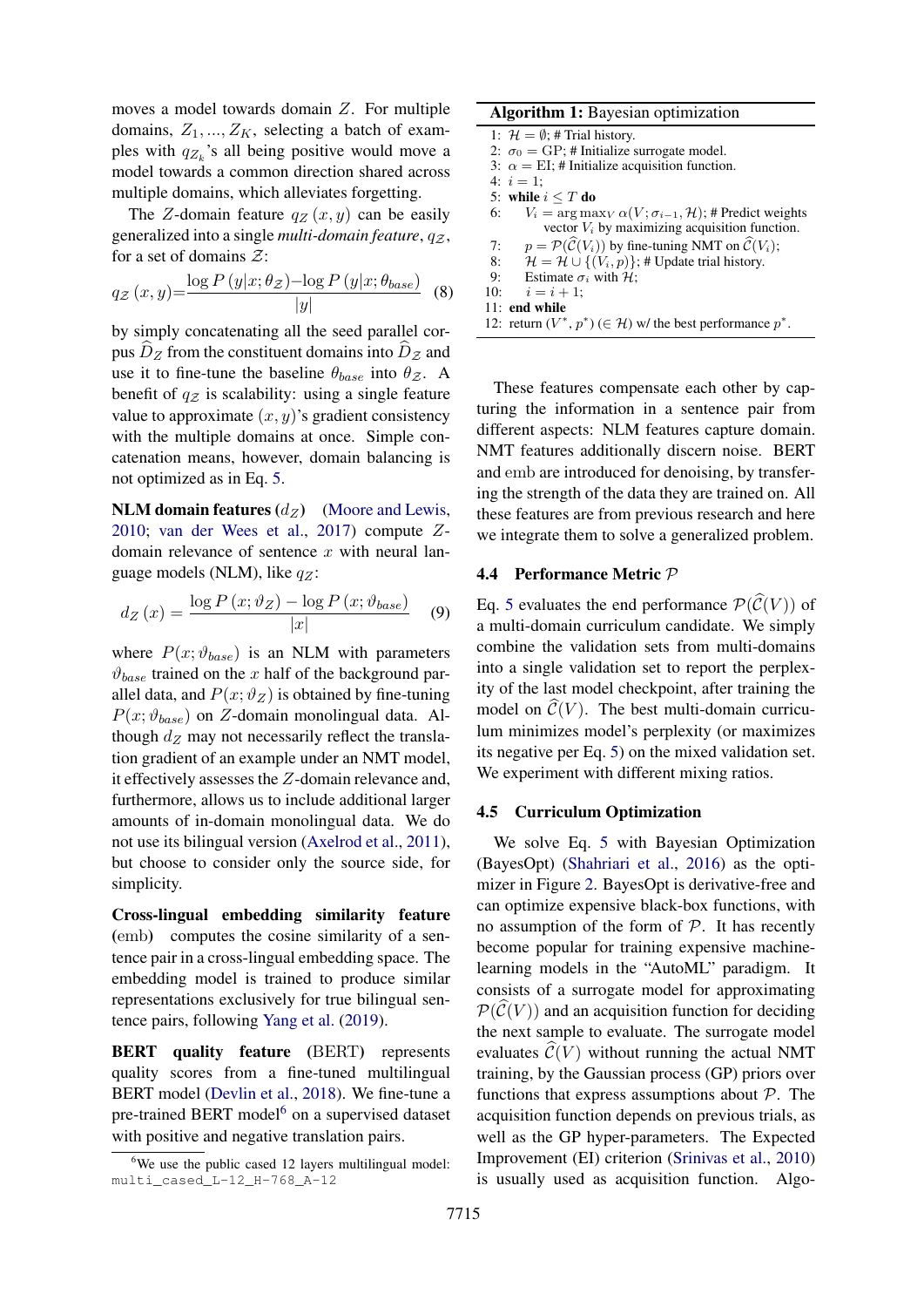rithm [1](#page-4-1) depicts how BayesOpt works in our setup. We use Vizier [\(Golovin et al.,](#page-9-19) [2017\)](#page-9-19) for Batched Gaussian Process Bandit, but open-source imple-mentations of BayesOpt are easily available.<sup>[7](#page-5-1)</sup>.

#### 4.6 Curriculum Construction

We pre-compute all features for each sentence pair  $(x, y)$  in training data and turn its features into a single score  $f(x, y)$  by Eq. [4,](#page-3-5) given a weight vector. We then construct a curriculum by instantiating its re-weighting  $W_t(x, y)$  (Eq. [1\)](#page-2-2). To that end, we define a Boolean, dynamic data selection function  $\chi_{\rho}^{f}(x, y; t)$  to check, at step t, if  $(x, y) \in D$  belongs to the top  $\rho(t)$ -ratio examples in training data D sorted in increasing order of  $f(x, y)$ ,  $(0 < \rho \le 1)$ . So  $\chi^f_\rho$  is a mask. Suppose  $n(t)$  examples are selected by  $\chi^f_\rho(x,y;t)$ , the re-weighting will then be

$$
W_t(x, y) = 1/n(t) \times \chi^f_\rho(x, y; t). \tag{10}
$$

Filtered examples have zero weights and selected ones are uniformly weighted. We set  $\rho(t)$  =  $(1/2)^{t/H}$  to decay/tighten over time<sup>[8](#page-5-2)</sup>, controlled by the hyper-parameter  $H$ . During training,  $\chi_p^f(x, y; t)$  progressively selects higher  $f(x, y)$ scoring examples. In implementation, we integrate  $\chi^f_{\rho}(x, y; t)$  in the data feeder to pass only selected examples to the downstream model trainer; we also normalize  $f(x, y)$  offline to directly compare to  $\rho(t)$  online to decide filtering. As an example, the  $W_t(x, y)$  for the multi-domain curriculum order in Figure [1](#page-2-1) (5) can look like Table [2](#page-2-3) (2).

#### <span id="page-5-0"></span>5 Experiments

#### <span id="page-5-6"></span>5.1 Setup

Data and domains. We experiment with two English→French training datasets: the noisy ParaCrawl data<sup>[9](#page-5-3)</sup> (290 million sentence pairs) and the WMT14 training data (38 million pairs). We use SentencePiece model [\(Kudo,](#page-10-15) [2018\)](#page-10-15) for subword segmentation with a source-target shared vocabulary of 32,000 subword units. We evaluate our method with three "domains": two specific domains, news and TED subtitles, and outof-domain. News domain uses the WMT14 news testset (N14) for testing, and WMT12-13 for val-idation in early stopping [\(Prechelt,](#page-10-16) [1997\)](#page-10-16). The TED domain uses the IWSLT15 testset (T15) for testing, and the IWSLT14 testset for validation. Out-of-domain performance is measured by two additional testsets, patent testset (PA) (2000 sentences)<sup>[10](#page-5-4)</sup> and WMT15 news discussion testset (D15). We report SacreBLEU<sup>[11](#page-5-5)</sup> [\(Post,](#page-10-17) [2018\)](#page-10-17).

Features. NMT features use the parallel data to train the baseline NMT models. The new-domaindiscerning NMT feature  $q_N$  uses WMT10-11 (5500 pairs) as in-domain data  $\hat{D}_N$ . The TED NMT feature  $q_T$  uses the TED subtitle training data (22k pairs) as in-domain data  $D_T$ . NLM features use the English half of parallel data to train the baseline NLMs. The news-domain-discerning NLM feature  $d_N$  uses the 28 million English sentences from WMT14. The TED subtitle NLM feature  $d_T$  uses the English side of IWSLT15 indomain parallel training data. The training of the cross-lingual embedding model follows [Yang](#page-11-7) [et al.](#page-11-7) [\(2019\)](#page-11-7) with a 3-layer transformer [\(Vaswani](#page-10-18) [et al.,](#page-10-18) [2017\)](#page-10-18) (more details in Appendix A). For the BERT feature, we sample positive pairs from the same data to train the cross-lingual embedding model. The negatives are generated using the cross-lingual embedding model, via 10-nearest neighbor retrieval in the embedding space, excluding the true translation. We pick the nearest neighbor to form a hard negative pair with the English sentence, and a random neighbor to form another negative pair. We sample 600k positive pairs and produce 1.8M pairs in total.

Model. We use LSTM NMT [\(Wu et al.,](#page-11-8) [2016\)](#page-11-8) as our models, but with the Adam optimizer [\(Kingma](#page-9-20) [and Ba,](#page-9-20) [2015\)](#page-9-20). The batch size is 10k averaged over 8 length-buckets (with synchronous training). NLM/NMT features uses 512 dimensions by 3 layers–NLM shares the same architecture as NMT by using dummy source sentences [\(Sennrich et al.,](#page-10-19) [2016\)](#page-10-19). The final models are of 1024 dimensions by 8 layers, trained for 55k max steps. Training on WMT data uses a dropout probability of 0.2. Transformer results are in Appendix [B.](#page-11-9)

Curriculum optimization. In Eq. [5](#page-3-4) (Section [4.5\)](#page-4-2), we launch 30 trials (candidate curricula). BayesOpt spends 25 trials in exploration

<span id="page-5-1"></span> $7E.$ q.,https://qithub.com/tobegit3hub/ [advisor](E.g., https://github.com/tobegit3hub/advisor)

<span id="page-5-2"></span><sup>&</sup>lt;sup>8</sup>When the training data is small, we can, in practice, let a model warm up before applying the schedule.

<span id="page-5-3"></span><sup>9</sup><https://paracrawl.eu>

<span id="page-5-5"></span><span id="page-5-4"></span><sup>&</sup>lt;sup>10</sup>Randomly sampled from <www.epo.org><br><sup>11</sup>Signature: BLEU+case.mixed+r

BLEU+case.mixed+numrefs.1+ smooth.exp+tok.13a+version.1.4.2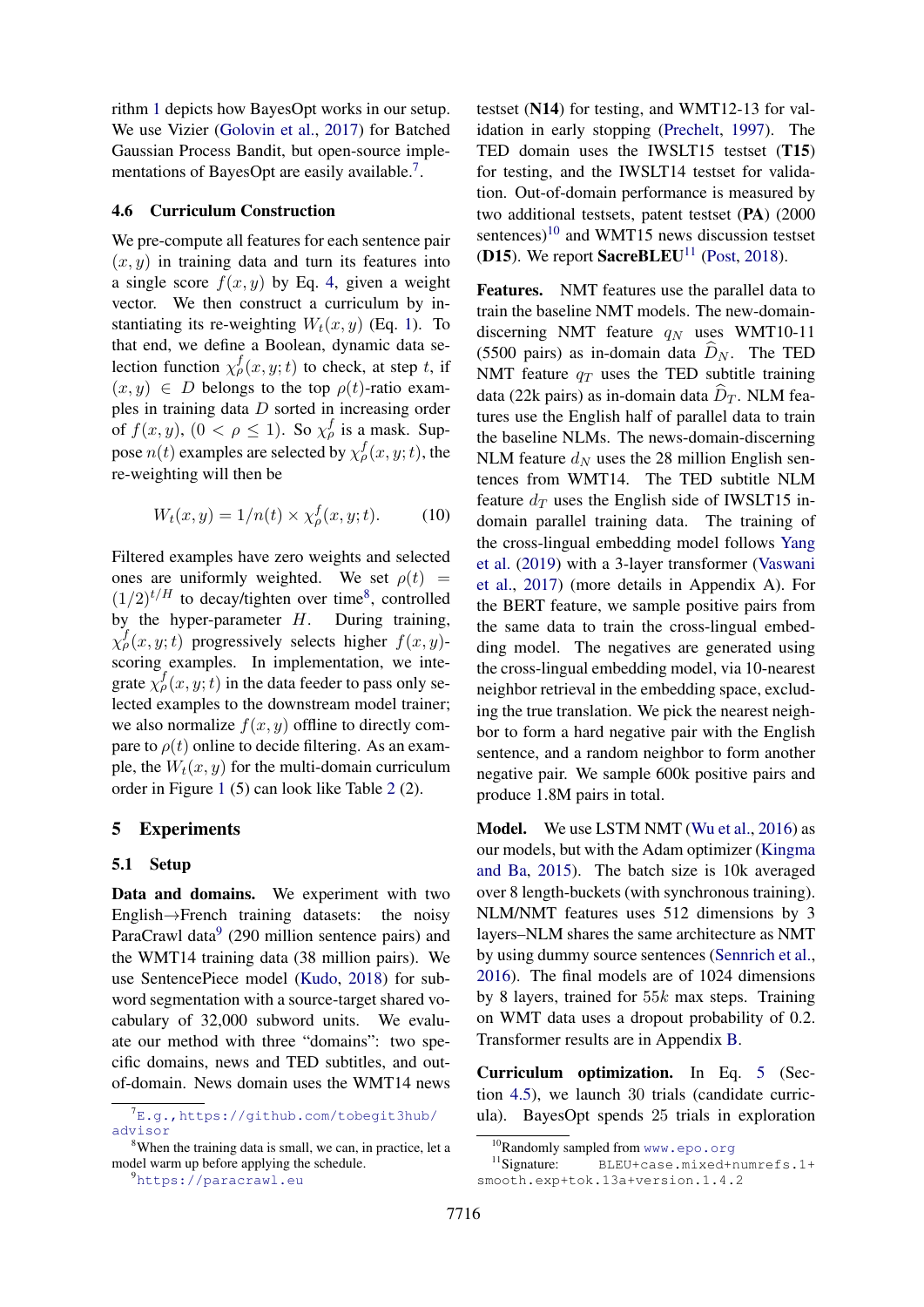<span id="page-6-1"></span>

| Curriculum                                     | N14                               | T15 PA D15 $Avg$ |                     |                       |
|------------------------------------------------|-----------------------------------|------------------|---------------------|-----------------------|
| P1: B                                          | 33.4                              |                  |                     | $35.7$ 29.8 30.4 32.3 |
| P2: $\widehat{\mathcal{C}}_{6\text{-feats}}$   | 37.0                              |                  | 38.1 48.3 35.7 39.8 |                       |
| W1: B                                          | $38.0_{39.2}$ 37.9 45.6 34.5 39.0 |                  |                     |                       |
| (Wu et al., 2016)                              | 39.2                              |                  |                     |                       |
| W2: $\widehat{\mathcal{C}}_{6\textrm{-feats}}$ | <b>39.3</b>                       |                  |                     | 38.8 46.1 36.1 40.1   |

Table 3: English→French multi-domain curriculum improves no-curriculum baseline  $(B)$  over all testsets. Avg: averaged score per row, for ease of reading. P: ParaCrawl data. W: WMT14 training data. BLEUs in italics are tokenized BLEU. Other scores are de-tokenized SacreBLEU.

and the last 5 in exploitation. Each trial trains for  $2k$  steps<sup>[12](#page-6-0)</sup> by fine-tuning a warmed-up model with the candidate curriculum. The curriculum decays ( $\rho(t)$ ) from 100% and plateaus at 20% at step 2k. We simply and heuristically set a range of  $[0.0, 1.0]$  for all feature weights. We don't normalize feature values when weighting them.

#### 5.2 Results

We evaluate if the multi-domain curriculum meets requirements (i) and (ii) in Section [4.1.](#page-2-4)

# 5.2.1 Compared to no curriculum

We compare:

- B: baseline that does not use curriculum learning.
- $\hat{C}_{6\text{-feats}}$ : multi-domain curriculum with 6 features,  $d_N$ ,  $d_T$ ,  $q_N$ ,  $q_T$ , BERT, emb, weights learned by BayesOpt.

Table [3](#page-6-1) shows  $\widehat{\mathcal{C}}_{6\text{-feats}}$  improves  $\widehat{\mathcal{B}}$  on all testsets, especially on noisy ParaCrawl–requirement (i) is met. It is important to note that our WMT baseline (W1) matches [Wu et al.](#page-11-8) [\(2016\)](#page-11-8) on N14, as shown by re-computed tokenized BLEU (italics).

#### 5.2.2 Compared to single-domain curricula

We examine the following individual curricula, by training NMT models with each, respectively:

- $\mathcal{C}_{d_N}$ , uses news NLM feature  $d_N$  (Eq. [9\)](#page-4-3).
- $\mathcal{C}_{d_T}$ , uses TED subtitle NLM feature  $d_T$ .
- $\mathcal{C}_{q_N}$ , uses news NMT feature  $q_N$  (Eq. [6\)](#page-3-6).
- $\mathcal{C}_{q_T}$ , uses TED NMT feature  $q_T$ .
- $C_{\text{BERT}}$ , uses BERT quality feature.
- $\mathcal{C}_{\text{emb}}$ , uses cross-lingual embedding feature.

<span id="page-6-2"></span>

| Curriculum                                                                 | N14               | T15               | PA     | D15    | Avg    |
|----------------------------------------------------------------------------|-------------------|-------------------|--------|--------|--------|
| P1: B                                                                      | 33.4              | 35.7              | 29.8   | 30.4   | 32.3   |
| $\bar{\text{P3}}$ : $\mathcal{C}_{d_N}$                                    | 34.7              | 36.2              | 32.6   | 32.6   | 34.0   |
| P4: $\mathcal{C}_{d_T}$                                                    | 34.8              | 36.3              | 30.1   | 32.4   | 33.4   |
| P5.1: $C_{BERT}$                                                           | 36.8              | 37.3              | 47.9   | 35.0   | 39.3   |
| P5.2: $\mathcal{C}_{\text{emb}}$                                           | 36.9              | 37.7              | 46.0   | 35.2   | 39.0   |
| P6: $C_{q_N}$                                                              | 36.8              | 37.1              | 47.7   | 34.9   | 39.1   |
| P7: $C_{q_T}$                                                              | 35.6              | 38.3              | 46.6   | 34.9   | 38.9   |
| P2: $C_{6 \text{-feats}}$                                                  | 37.0              | 38.1              | 48.3   | 35.7   | 39.8   |
| $P2 - P^*$                                                                 | $+0.1$            | $-0.2$            | $+0.4$ | $+0.5$ | $+0.2$ |
| W1: B                                                                      | 38.0              | 37.9              | 45.6   | 34.5   | 39.0   |
| $\bar{\mathrm{W}}\bar{\mathrm{3}}\bar{\mathrm{.}}~\bar{\mathcal{C}}_{d_N}$ | $\overline{38.3}$ | $\overline{38.1}$ | 39.1   | 35.1   | 37.7   |
| W4: $\mathcal{C}_{d_T}$                                                    | 38.1              | 38.4              | 43.0   | 36.1   | 38.9   |
| $W5.1:$ $C_{BERT}$                                                         | 38.5              | 37.8              | 45.9   | 35.9   | 39.5   |
| $W5.2:$ $\mathcal{C}_{\rm emb}$                                            | 38.5              | 37.8              | 45.8   | 35.9   | 39.5   |
| W6: $C_{q_N}$                                                              | 37.8              | 38.0              | 45.9   | 35.3   | 39.3   |
| W7: $C_{q_T}$                                                              | 38.5              | 38.8              | 45.0   | 36.1   | 39.6   |
| W2: $C_{6 \text{-feats}}$                                                  | 39.3              | 38.8              | 46.1   | 36.1   | 40.1   |
| W2 – W*                                                                    | $+0.8$            | 0.0               | +0.2   | 0.0    | $+0.3$ |

Table 4: English→French multi-domain curriculum (P2, W2) vs. single-domain curricula (P3-7, W3-7). Frame boxes mark best per-testset BLEU (W\*, P\*) over all single-domain curricula. Bold color denotes multi-domain curriculum has best BLEU (W2-W $* > 0$ ).

In Table [4,](#page-6-2) frame boxes mark the best BLEUs (P\* or W\*) per column, across P3-P7 or W3-W7. The last column shows averaged BLEU over all testsets. Bold font indicates  $C_{6$ -feats matches or improves W\*. As shown,  $C_{6$ -feats matches or slightly outperforms the per-domain curricula across testsets. Therefore,  $\widehat{\mathcal{C}}_{6\textrm{-feats}}$  meets requirement (ii).

#### 5.3 Ablation Studies

#### 5.3.1 Features

Strengths and weaknesses of a feature. Table [4](#page-6-2) also reveals the relative strengths and weaknesses of each type of features. The peak BLEU (in a frame box) on each testset is achieved by one of  $\mathcal{C}_{\text{BERT/emb}}$ ,  $\mathcal{C}_{q_N}$  and  $\mathcal{C}_{q_T}$ , less by NLM features  $d_N$ ,  $d_T$ . This contrast seems bigger on the noisy ParaCrawl, but the NLM features do bring gains over  $\beta$ . Overall,  $C_{\text{BERT/emb}}$  (P5, W5) perform well, attributed to their denoising power, but lose to the NMT features (P7, W7) on T15, due to lack of explicit capturing of domain. The NMT features seem to subtly compensate in domains, and the domain features in denoising, but working with other features improves the model.

BERT and emb features. Both BERT and emb use knowledge external to the experiment setup. For a fair comparison to baselines and a better understanding of them, we drop them by building

<span id="page-6-0"></span> $122k$  is empirically chosen to be practical. We use a number of fine-tuning trials in Eq. [5.](#page-3-4) NMT training is expensive so we don't want a trial to tune for many steps. NMT is very adaptive on domain data, so each trial does not need many steps. We find no significant difference among 1k, 2k, 6k.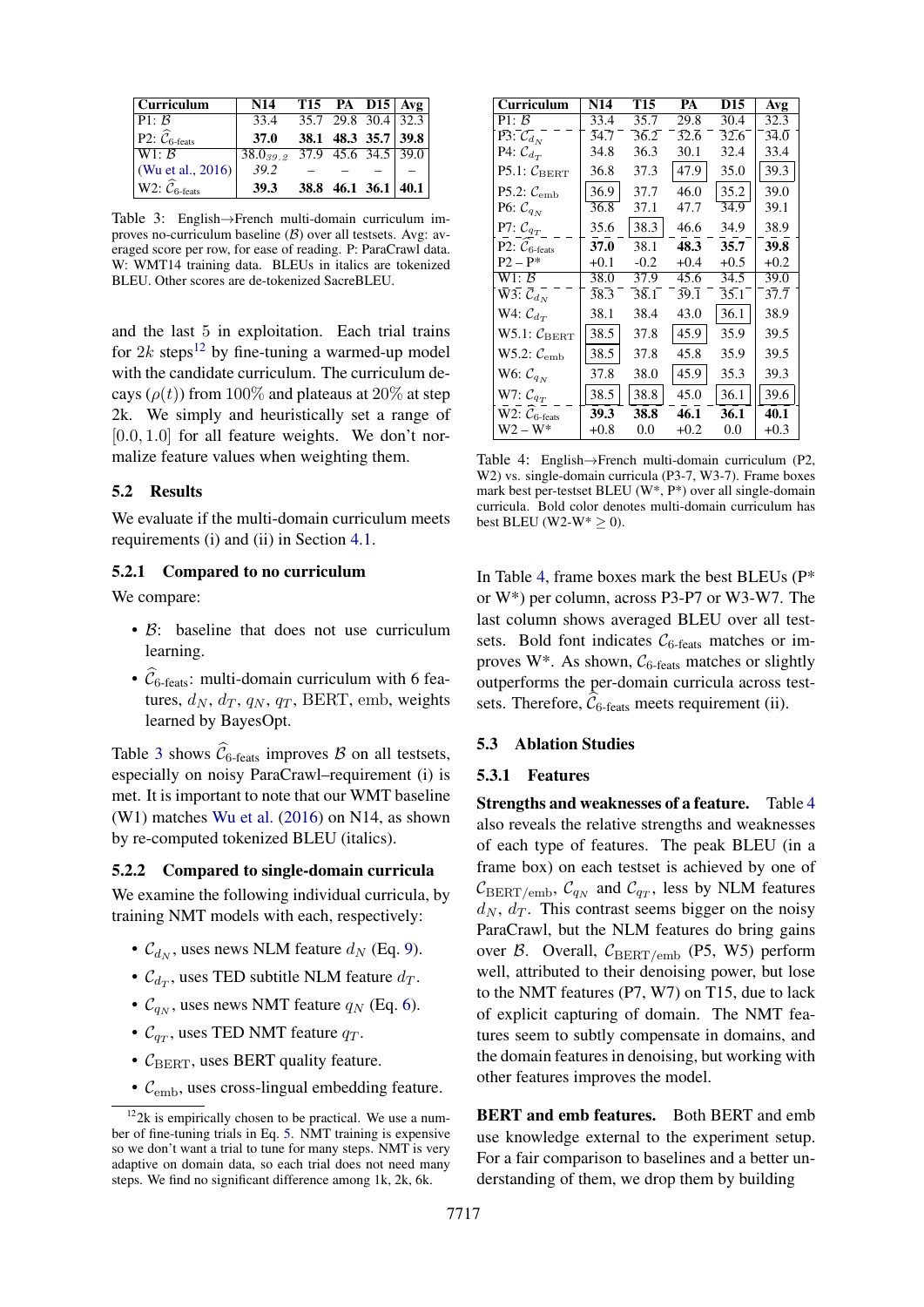<span id="page-7-0"></span>

| Curriculum N14 T15 PA D15 Avg                                       |                            |                          |  |                          |
|---------------------------------------------------------------------|----------------------------|--------------------------|--|--------------------------|
| P2: $\mathcal{C}_{6\text{-feats}}$                                  |                            | 37.0 38.1 48.3 35.7 39.8 |  |                          |
| P8: $\widehat{\mathcal{C}}_{4\text{-feats}}$                        | $36.6$ 38.1 46.7 35.5 39.2 |                          |  |                          |
| $\overline{\mathrm{W}}$ 2: $\widehat{\mathcal{C}}_{6\text{-feats}}$ |                            | 39.3 38.8 46.1 36.1 40.1 |  |                          |
| W8: $\widehat{\mathcal{C}}_4$ -feats                                |                            |                          |  | 38.9 38.9 46.5 36.1 40.1 |

<span id="page-7-1"></span>Table 5: BERT and emb features positively contribute to  $\widehat{\mathcal{C}}_{6\textrm{-feats}}$  on ParaCrawl (P).



Figure 3: BayesOpt learns to weight features adaptively on ParaCrawl and WMT, respectively.

•  $\hat{C}_4$ -feats, multi-domain curriculum that excludes BERT and emb and uses 4 features.

Table [5](#page-7-0) shows BERT and emb features in  $\hat{C}_{6\text{-feats}}$ improve  $\widehat{\mathcal{C}}_4$ -feats with ParaCrawl, adding to the intuition that they have a denoising effect.

Learned feature weights. Figure [3](#page-7-1) shows BayesOpt learns to weight features adaptively in  $\widehat{\mathcal{C}}_{6\text{-feats}}$  on ParaCrawl (grey) and WMT (white), respectively. ParaCrawl is very noisy thus noise non-discerning features  $d_N$  and  $d_T$  do not have a chance to help, but their weights become stronger on the cleaner WMT training data. It is surprising that BERT feature is still useful to the WMT training. We hypothesize this may suggest BERT feature have additional strength to just denoising, or that data noise could be subtle and exist in cleaner data.

## 5.3.2 BayesOpt vs. random search

We compare BayesOpt (BO) and Random Search (RS) [\(Bergstra and Bengio,](#page-9-21) [2012\)](#page-9-21) to solve Eq. [5,](#page-3-4) as well as uniform weighting (Uniform). In Table [6,](#page-7-2) all improve baselines, especially on ParaCrawl (P). RS does surprisingly well on ParaCrawl, but BayesOpt appears better overall.<sup>[13](#page-7-3)</sup>

## 5.3.3 Mixing validation sets

Eq. [5](#page-3-4) evaluates  $P$  using the concatenated validation set (Section [4.4\)](#page-4-4). Table [7](#page-8-0) shows that the newsvs-TED mixing ratios can affect the per-domain

<span id="page-7-2"></span>

| $\overline{\text{Currich}}$                               | $N14$ T15 PA D15 Avg     |  |  |
|-----------------------------------------------------------|--------------------------|--|--|
| P1:B                                                      | 33.4 35.7 29.8 30.4 32.3 |  |  |
| $P2: \widehat{\mathcal{C}}_{6\text{-feats}}(BO)$          | 37.0 38.1 48.3 35.7 39.8 |  |  |
| $P9: \widehat{\mathcal{C}}_{6\text{-feats}}(RS)$          | 36.7 38.4 48.0 35.5 39.7 |  |  |
| P10: $\widehat{\mathcal{C}}_{6\text{-feats}}$ (Uniform)   | 35.4 36.9 48.3 34.1 38.7 |  |  |
| W1: B                                                     | 38.0 37.9 45.6 34.5 39.0 |  |  |
| $W2: \widehat{\mathcal{C}}_{6\text{-feats}}(BO)$          | 39.3 38.8 46.1 36.1 40.1 |  |  |
| $W9: \widehat{\mathcal{C}}_{6\textrm{-feats}}(RS)$        | 39.0 38.2 43.7 36.4 39.3 |  |  |
| W10: $\widehat{\mathcal{C}}_{6\textrm{-feats}}$ (Uniform) | 38.8 39.1 43.0 36.0 39.2 |  |  |

Table 6: On average, BayesOpt (BO) performs better than Random Search (RS) and uniform weighting (Uniform), for learning feature weights of a multi-domain curriculum.

<span id="page-7-4"></span>

Figure 4: The multi-domain curriculum dynamically balances multi-domain-relevant and noise-reduced data, as validated by human ratings.

BLEUs. For example, on ParaCrawl, when news sentences are absent from the validation set, N14 drops by 0.7 BLEU (P8 vs. P13). We use the four feats as in  $\hat{\mathcal{C}}_4$ -feats in this examination.

## 5.3.4 Dynamic data balancing

We simulate dynamic data selection with a random sample of 2000 pairs from the WMT data and annotate each pair by human raters with 0 (nonsense) - 4 (perfect) quality scale (following [Wang et al.](#page-11-2) [\(2018b\)](#page-11-2)). We sort the pairs by  $f(x, y)$ (Eq. [4\)](#page-3-5). A threshold selects a subset of pairs, for which we average the respective NMT feature values as the domain relevance. Figure [4](#page-7-4) shows that the multi-domain curriculum ( $\hat{C}_{6\text{-feats}}$ ) learns to dynamically increase quality and multi-domain relevance. Therefore, our idea (Section [4.1\)](#page-2-4) works as intended. Furthermore, training seems to gradually increase quality or domain in different speeds, determined by Eq. [5.](#page-3-4)

## 5.3.5 Weighting loss vs. curriculum

With the learned weights, we compute a weight for each example to sort data to form a curriculum. Alternatively, we could weight the cross-entropy loss for that sentence during training [\(Wang et al.,](#page-10-6) [2017;](#page-10-6) [Chen et al.,](#page-9-9) [2017\)](#page-9-9). Table [8](#page-8-1) shows that curriculum yields improvements over weighing per-

<span id="page-7-3"></span> $13$ RS uses 30 trials, as BO (Section [5.1\)](#page-5-6), so the results show their comparison given the same number of trials.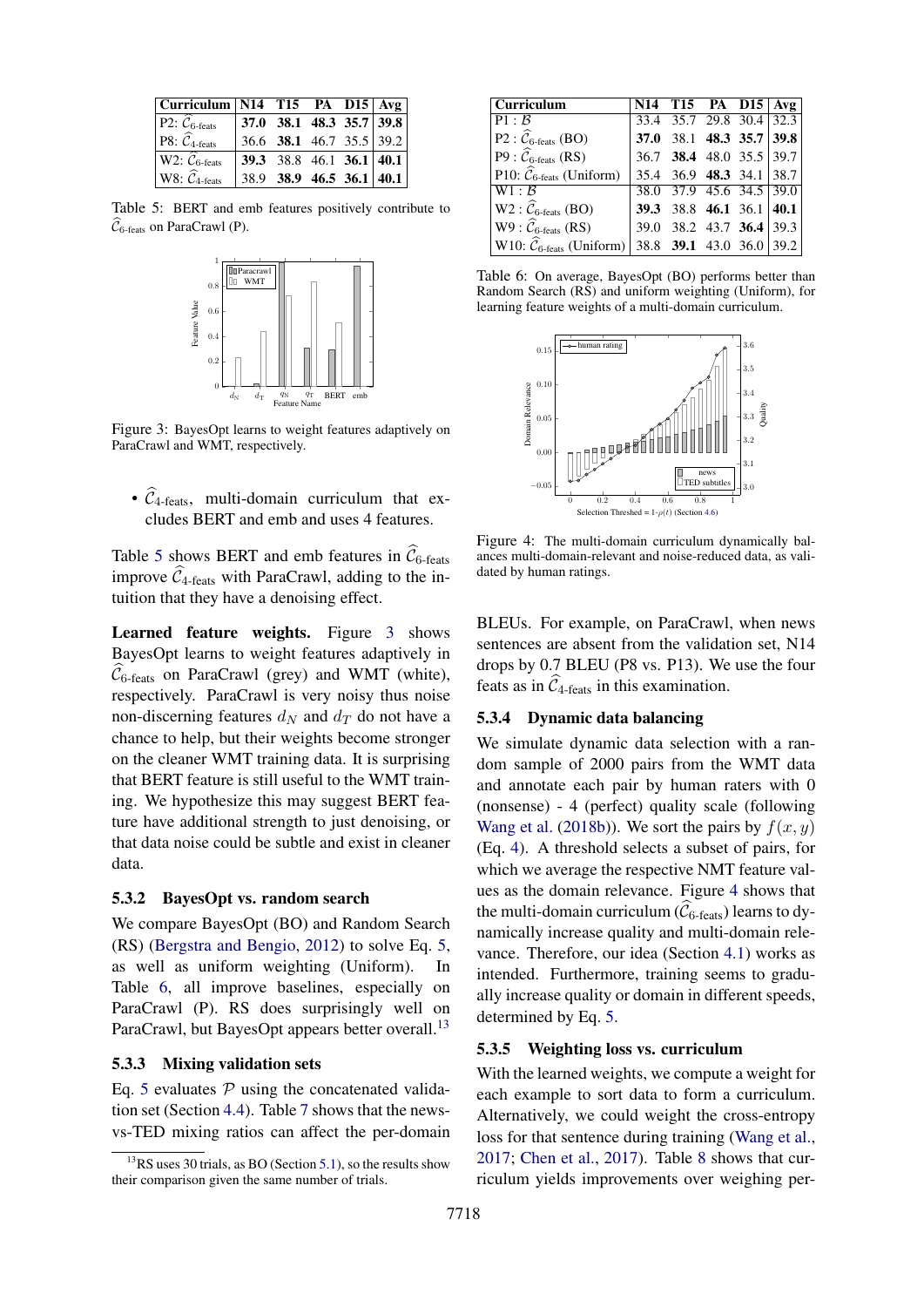<span id="page-8-0"></span>

|                    | Mixing Ratio   $N14$ T15 PA D15   Avg |                          |  |  |
|--------------------|---------------------------------------|--------------------------|--|--|
| P11:               | 1.0:0.0                               | 36.3 37.8 47.3 35.3 39.2 |  |  |
| P12:               | 0.8:0.2                               | 36.4 38.2 47.7 35.4 39.4 |  |  |
| $ $ P8:            | 0.5:0.5                               | 36.6 38.1 46.7 35.5 39.2 |  |  |
| P13:               | 0.0:1.0                               | 35.9 38.1 47.0 35.2 39.1 |  |  |
| $\overline{W}11$ : | 1.0:0.0                               | 39.1 38.6 46.4 36.0 40.0 |  |  |
| W12:               | 0.8:0.2                               | 39.0 38.7 46.3 35.7 39.9 |  |  |
| W8:                | 0.5:0.5                               | 38.9 38.9 46.5 36.1 40.1 |  |  |
| W13:               | 0.0:1.0                               | 39.1 38.6 46.4 36.0 40.0 |  |  |

Table 7: Guiding multi-domain curriculum learning by mixing validation sets. Experiments use 4 features as in  $\widehat{\mathcal{C}}_{4\textrm{-feats}}$ .

<span id="page-8-1"></span>

| Model            | <b>N14</b> | T15  | <b>PA</b> | D <sub>15</sub> | A v g |
|------------------|------------|------|-----------|-----------------|-------|
| P8: Curriculum   | 36.6       | 38.1 | 46.7      | 35.5            | 39.2  |
| P14: Weight Loss | 35.3       | 37.8 | 39.3      | 32.6            | 36.3  |
| W8: Curriculum   | 38.9       | 38.9 | 46.5      | 36.1            | 40.1  |
| W14: Weight Loss | 38.6       | 37.6 | 45.7      | 35.3            | 39.3  |

Table 8: Forming a curriculum with learned weights performs better than weighting instance loss in training. Experiments use 4 features (as in  $\widehat{C}_{4-\text{feats}}$ ).

sentence loss, in particular on noisy training data, confirming previous findings [\(van der Wees et al.,](#page-11-0) [2017\)](#page-11-0).

#### 5.3.6 In-domain fine-tuning

 $\mathcal{C}_{q_N}$  and  $\mathcal{C}_{q_T}$  each use a small in-domain parallel dataset, but we can simply fine-tune the final models on either dataset (+N, +T) or their concatena-tion (+N+T). Table [9](#page-8-2) shows that  $\widehat{\mathcal{C}}_{6\text{-feats}}$  can be fur-ther improved by in-domain fine-tuning<sup>[14](#page-8-3)</sup> and that both  $\widehat{\mathcal{C}}_{6$ -feats and its fine-tuning still improve the fine-tuned baselines, in particular on ParaCrawl.

## 5.4 Discussion: Feature Dependency

One potential issue with using multiple *perdomain* features  $(q_Z(x, y)$ 's in Eq. [6\)](#page-3-6) is scores are not shared across domains and linear weighting may not capture feature dependency. For example, we need two NMT features if there are two domains. We replace the two NMT features,  $q_N$ and  $q_T$ , in  $\widehat{\mathcal{C}}_{4$ -feats with a single two-domain feature  $q_{\mathcal{Z}=\{N,T\}}$  (Eq. [8\)](#page-4-5), but with the two corresponding NLM features unchanged (so the new experiment has 3 features). Table [10](#page-8-4) shows multi-domain feature contributes slightly better than linear combination of per-domain features (P19 vs. P8). The per-domain features, however, have the advantage of efficient feature weighting. In case of many features, learning to compress them seems to be an interesting future investigation.

<span id="page-8-2"></span>

| Model                                                  |      | N <sub>14</sub> T <sub>15</sub> PA D <sub>15</sub> | Avg  |
|--------------------------------------------------------|------|----------------------------------------------------|------|
| P <sub>15</sub> : $B+N$                                | 35.8 | 37.1 41.2 32.8                                     | 36.7 |
| $P16: B+T$                                             |      | 35.8 38.7 45.4 34.6                                | 38.6 |
| $P17: B+N+T$                                           |      | 35.9 38.7 44.8 34.4                                | 38.4 |
| P2 : $C_{6 \text{-feats}}$ (BO)                        |      | 37.0 38.1 48.3 35.7                                | 39.8 |
| P18: $\widehat{\mathcal{C}}_{6\text{-feats}}$ +N+T     |      | 38.1 39.7 48.6 36.6                                | 40.8 |
| $W15: B+N$                                             |      | 38.7 37.4 46.4 34.6                                | 39.3 |
| $W16: B+T$                                             |      | 36.8 38.9 44.8 36.5                                | 39.3 |
| $W17: \mathcal{B}+N+T$                                 |      | 38.6 39.1 46.1 35.8                                | 39.9 |
| $W2$ : $\widehat{\mathcal{C}}_{6\textrm{-feats}}$ (BO) |      | 39.3 38.8 46.1 36.1                                | 40.1 |
| W18: $\widehat{\mathcal{C}}_{6\textrm{-feats}}$ +N+T   |      | 39.3 39.8 46.0 36.6                                | 40.4 |

Table 9: The multi-domain curricula still bring improvements, even after models are fine-tuned on in-domain parallel data. +N: fine-tune on news parallel data  $\widehat{D}_N$  (Section [5.1\)](#page-5-6); +T: fine-tune on TED parallel data  $\widehat{D}_T$ ; +N+T on concatenation.

<span id="page-8-4"></span>

| Model                        | N14  | T15  | PA   | D15           | A v <sub>2</sub> |
|------------------------------|------|------|------|---------------|------------------|
| P8: per-dom.                 | 36.6 | 38.1 | 46.7 | $35.5$   39.2 |                  |
| P <sub>19</sub> : multi-dom. | 36.6 | 38.6 | 46.8 | 35.9          | 39.5             |

Table 10: Multi-domain/task feature (Eq. [8\)](#page-4-5) seems to contribute slightly better than linear combination of multiple perdomain features (Eq. [6\)](#page-3-6).

## 6 Conclusion

Existing curriculum learning research in NMT focuses on a single domain. We present a multidomain curriculum learning method. We carefully introduce instance-level features and learn a training curriculum to gradually concentrate on multi-domain relevant and noise-reduced data batches. End-to-end experiments and ablation studies on large datasets at different noise levels show that the multi-domain curriculum simultaneously reaches or outperforms the individual performance and brings solid gains over no-curriculum training, on in-domain and out-ofdomain testsets.

#### Acknowledgments

The authors would like to thank David Grangier for Eq. [7](#page-3-7) and derivation, the three anonymous reviewers for their insightful reviews, Yuan Cao for his technical suggestions, Jason Smith, Markus Freitag, Pidong Wang and Reid Pryzant for comments on an earlier draft, Quoc V. Le for suggestions in a related thread.

<span id="page-8-3"></span><sup>&</sup>lt;sup>14</sup>We fine-tune with SGD for 20k steps, with batch size 16, learning rate 0.0001.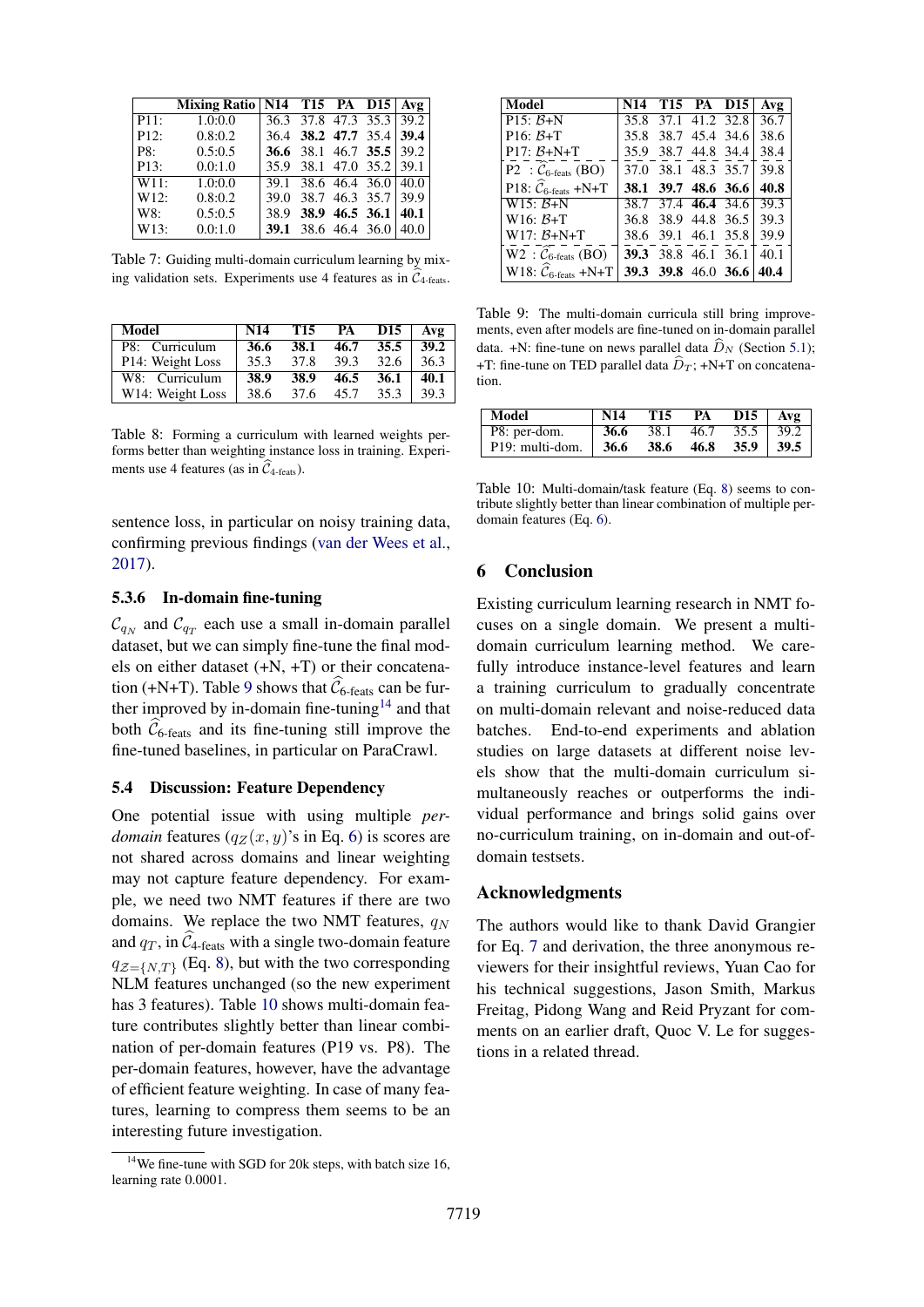## References

- <span id="page-9-17"></span>Milton Abramowitz and Irene A. Stegun. 1964. *Handbook of Mathematical Functions with Formulas, Graphs, and Mathematical Tables*, ninth dover printing, tenth gpo printing edition. Dover, New York.
- <span id="page-9-14"></span>Rahaf Aljundi, Min Lin, Baptiste Goujaud, and Yoshua Bengio. 2019. [Gradient based sample selection](http://papers.nips.cc/paper/9354-gradient-based-sample-selection-for-online-continual-learning.pdf) [for online continual learning.](http://papers.nips.cc/paper/9354-gradient-based-sample-selection-for-online-continual-learning.pdf) In H. Wallach, H. Larochelle, A. Beygelzimer, F. d'Alché-Buc, E. Fox, and R. Garnett, editors, *Advances in Neural Information Processing Systems 32*, pages 11816– 11825. Curran Associates, Inc.
- <span id="page-9-0"></span>Amittai Axelrod, Xiaodong He, and Jianfeng Gao. 2011. Domain adaptation via pseudo in-domain data selection. In *Proceedings of the 2011 Conference on Empirical Methods in Natural Language Processing*, pages 355–362.
- <span id="page-9-7"></span>Yoshua Bengio, Jérôme Louradour, Ronan Collobert, and Jason Weston. 2009. Curriculum learning. In *Proceedings of the 26 th International Conference on Machine Learning*, pages 86–96, Montreal, Canada.
- <span id="page-9-21"></span>James Bergstra and Yoshua Bengio. 2012. [Random](http://dl.acm.org/citation.cfm?id=2188385.2188395) [search for hyper-parameter optimization.](http://dl.acm.org/citation.cfm?id=2188385.2188395) *Journal of Machine Learning Research*, 13:281–305.
- <span id="page-9-2"></span>Denny Britz, Quoc Le, and Reid Pryzant. 2017. [Effec](http://aclweb.org/anthology/W17-4712)[tive domain mixing for neural machine translation.](http://aclweb.org/anthology/W17-4712) In *Proceedings of the Second Conference on Machine Translation*, pages 118–126. Association for Computational Linguistics.
- <span id="page-9-9"></span>Boxing Chen, Colin Cherry, George Foster, and Samuel Larkin. 2017. [Cost weighting for neural ma](https://doi.org/10.18653/v1/W17-3205)[chine translation domain adaptation.](https://doi.org/10.18653/v1/W17-3205) In *Proceedings of the First Workshop on Neural Machine Translation*, pages 40–46, Vancouver. Association for Computational Linguistics.
- <span id="page-9-3"></span>Boxing Chen and Fei Huang. 2016. Semi-supervised convolutional networks for translation adaptation with tiny amount of in-domain data. In *Proceedings of the 20th SIGNLL Conference on Computational Natural Language Learning (CoNLL)*, pages 314–323.
- <span id="page-9-4"></span>Boxing Chen, Roland Kuhn, George Foster, Colin Cherry, and Fei Huang. 2016. Bilingual methods for adaptive training data selection for machine translation. In *AMTA*.
- <span id="page-9-18"></span>Jacob Devlin, Ming-Wei Chang, Kenton Lee, and Kristina Toutanova. 2018. Bert: Pre-training of deep bidirectional transformers for language understanding. *CoRR*, abs/1810.04805.
- <span id="page-9-12"></span>Kevin Duh. 2018. Multi-objective hyperparameter search for fast and accurate neural machine translation - progress report. Technical report, Johns Hopkins University.
- <span id="page-9-10"></span>M. Amin Farajian, Marco Turchi, Matteo Negri, and Marcello Federico. 2017. [Multi-domain neural](https://doi.org/10.18653/v1/W17-4713) [machine translation through unsupervised adapta](https://doi.org/10.18653/v1/W17-4713)[tion.](https://doi.org/10.18653/v1/W17-4713) In *Proceedings of the Second Conference on Machine Translation*, pages 127–137, Copenhagen, Denmark. Association for Computational Linguistics.
- <span id="page-9-8"></span>Markus Freitag and Yaser Al-Onaizan. 2016. Fast domain adaptation for neural machine translation. *CoRR*, abs/1612.06897.
- <span id="page-9-19"></span>Daniel Golovin, Benjamin Solnik, Subhodeep Moitra, Greg Kochanski, John Elliot Karro, and D. Sculley, editors. 2017. *[Google Vizier: A Service for Black-](http://www.kdd.org/kdd2017/papers/view/google-vizier-a-service-for-black-box-optimization)[Box Optimization](http://www.kdd.org/kdd2017/papers/view/google-vizier-a-service-for-black-box-optimization)*.
- <span id="page-9-1"></span>IJ Goodfellow, M Mirza, X Da, Aaron Courville, and Yoshua Bengio. 2014. [An Empirical Investigation](http://arxiv.org/abs/arXiv:1312.6211v2) [of Catastrophic Forgetting in Gradient-Based Neural](http://arxiv.org/abs/arXiv:1312.6211v2) [Networks.](http://arxiv.org/abs/arXiv:1312.6211v2) *TR arXiv:1312.6211v2*.
- <span id="page-9-16"></span>David Grangier. 2019. Distribution matched contrastive data selection. In *Google internal report*.
- <span id="page-9-11"></span>Alex Graves, Marc G. Bellemare, Jacob Menick, Rémi Munos, and Koray Kavukcuoglu. 2017. [Automated](http://arxiv.org/abs/1704.03003) [curriculum learning for neural networks.](http://arxiv.org/abs/1704.03003) *CoRR*, abs/1704.03003.
- <span id="page-9-6"></span>Marcin Junczys-Dowmunt. 2018. [Dual conditional](http://www.aclweb.org/anthology/W18-6479) [cross-entropy filtering of noisy parallel corpora.](http://www.aclweb.org/anthology/W18-6479) In *Proceedings of the Third Conference on Machine Translation, Volume 2: Shared Task Papers*, pages 901–908, Belgium, Brussels. Association for Computational Linguistics.
- <span id="page-9-13"></span>Huda Khayrallah, Brian Thompson, Kevin Duh, and Philipp Koehn. 2018. [Regularized training objective](https://doi.org/10.18653/v1/W18-2705) [for continued training for domain adaptation in neu](https://doi.org/10.18653/v1/W18-2705)[ral machine translation.](https://doi.org/10.18653/v1/W18-2705) In *Proceedings of the 2nd Workshop on Neural Machine Translation and Generation*, pages 36–44, Melbourne, Australia. Association for Computational Linguistics.
- <span id="page-9-20"></span>Diederik P. Kingma and Jimmy Ba. 2015. [Adam: A](http://arxiv.org/abs/1412.6980) [method for stochastic optimization.](http://arxiv.org/abs/1412.6980) In *3rd International Conference on Learning Representations, ICLR 2015, San Diego, CA, USA, May 7-9, 2015, Conference Track Proceedings*.
- <span id="page-9-15"></span>Tom Kocmi and Ondřej Bojar. 2017. [Curriculum](https://doi.org/10.26615/978-954-452-049-6_050) [learning and minibatch bucketing in neural ma](https://doi.org/10.26615/978-954-452-049-6_050)[chine translation.](https://doi.org/10.26615/978-954-452-049-6_050) In *Proceedings of the International Conference Recent Advances in Natural Language Processing, RANLP 2017*, pages 379–386. INCOMA Ltd.
- <span id="page-9-5"></span>Philipp Koehn, Francisco Guzman, Vishrav Chaudhary, and Juan Pino. 2019. Findings of the wmt 2019 shared task on parallel corpus filtering for lowresource conditions. In *Proceedings of the Fourth Conference on Machine Translation*, Florence, Italy. Association for Computational Linguistics.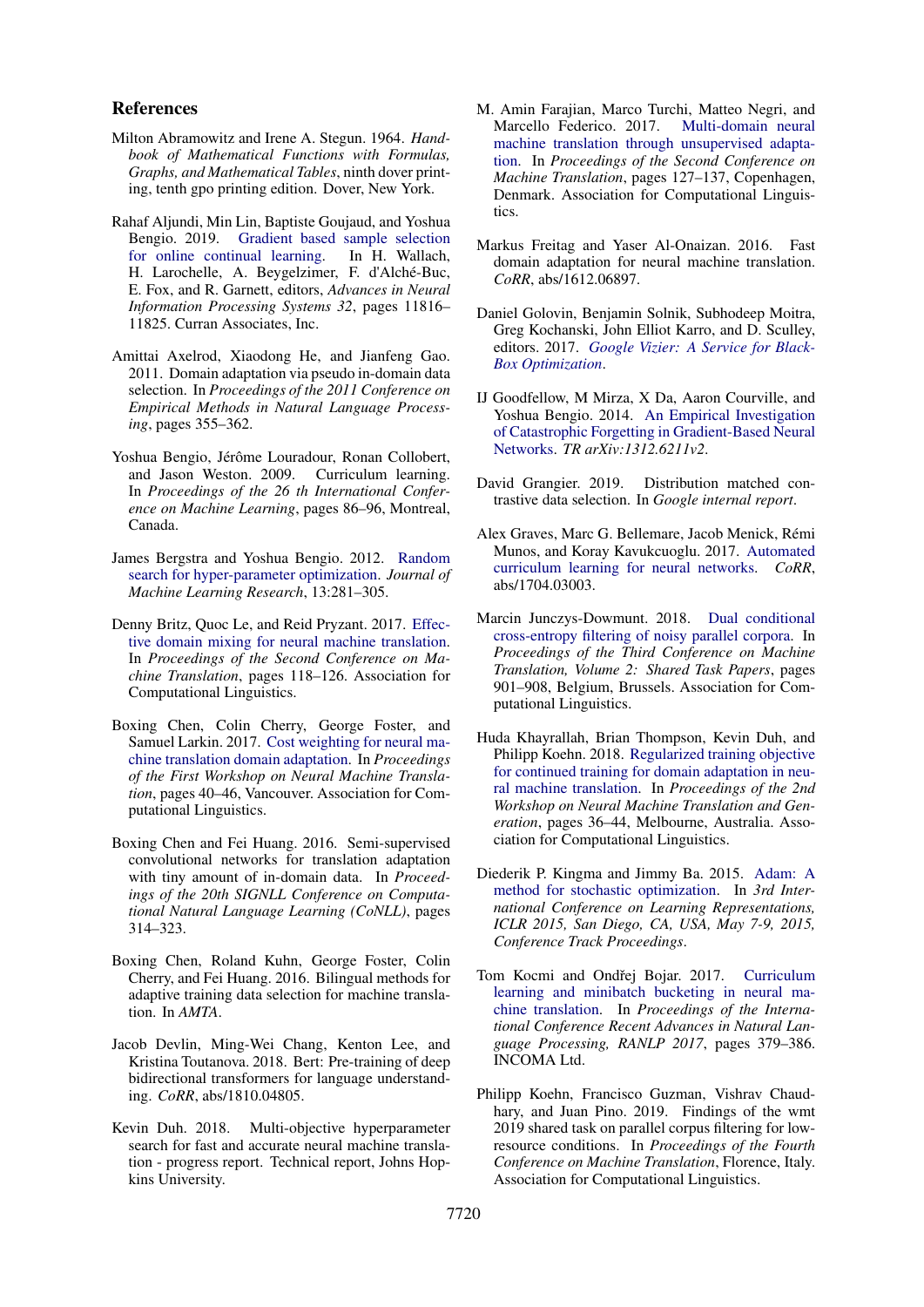- <span id="page-10-1"></span>Philipp Koehn, Huda Khayrallah, Kenneth Heafield, and Mikel L. Forcada. 2018. Findings of the wmt 2018 shared task on parallel corpus filtering. In *Proceedings of the Third Conference on Machine Translation*, Belgium, Brussels. Association for Computational Linguistics.
- <span id="page-10-15"></span>Taku Kudo. 2018. [Subword regularization: Improv](http://aclweb.org/anthology/P18-1007)[ing neural network translation models with multiple](http://aclweb.org/anthology/P18-1007) [subword candidates.](http://aclweb.org/anthology/P18-1007) In *Proceedings of the 56th Annual Meeting of the Association for Computational Linguistics (Volume 1: Long Papers)*, pages 66–75. Association for Computational Linguistics.
- <span id="page-10-3"></span>Gaurav Kumar, George Foster, Colin Cherry, and Maxim Krikun. 2019. [Reinforcement learning](https://doi.org/10.18653/v1/N19-1208) [based curriculum optimization for neural machine](https://doi.org/10.18653/v1/N19-1208) [translation.](https://doi.org/10.18653/v1/N19-1208) In *Proceedings of the 2019 Conference of the North American Chapter of the Association for Computational Linguistics: Human Language Technologies, Volume 1 (Long and Short Papers)*, pages 2054–2061, Minneapolis, Minnesota. Association for Computational Linguistics.
- <span id="page-10-0"></span>Robert C. Moore and William Lewis. 2010. Intelligent selection of language model training data. In *Proceedings of the ACL 2010 Conference*, pages 220– 224.
- <span id="page-10-5"></span>Emmanouil Antonios Platanios, Otilia Stretcu, Graham Neubig, Barnabás Póczos, and Tom M. Mitchell. 2019. [Competence-based curriculum learning for](http://arxiv.org/abs/1903.09848) [neural machine translation.](http://arxiv.org/abs/1903.09848) *CoRR*, abs/1903.09848.
- <span id="page-10-17"></span>Matt Post. 2018. [A call for clarity in report](https://arxiv.org/abs/1804.08771)[ing bleu scores.](https://arxiv.org/abs/1804.08771) *Computing Research Repository*, arXiv:1804.08771v1. Version 2.
- <span id="page-10-16"></span>Lutz Prechelt. 1997. Automatic early stopping using cross validation: Quantifying the criteria. *Neural Networks*, 11:761–767.
- <span id="page-10-9"></span>Sebastian Ruder and Barbara Plank. 2017. [Learning to](http://arxiv.org/abs/1707.05246) [select data for transfer learning with bayesian opti](http://arxiv.org/abs/1707.05246)[mization.](http://arxiv.org/abs/1707.05246) *CoRR*, abs/1707.05246.
- <span id="page-10-2"></span>Hassan Sajjad, Nadir Durrani, Fahim Dalvi, Yonatan Belinkov, and Stephan Vogel. 2017. Neural machine translation training in a multi-domain scenario. *arXiv preprint arXiv:1708.08712v2*.
- <span id="page-10-10"></span>Danielle Saunders, Felix Stahlberg, Adrià de Gispert, and Bill Byrne. 2019. [Domain adaptive inference](https://doi.org/10.18653/v1/P19-1022) [for neural machine translation.](https://doi.org/10.18653/v1/P19-1022) In *Proceedings of the 57th Annual Meeting of the Association for Computational Linguistics*, pages 222–228, Florence, Italy. Association for Computational Linguistics.
- <span id="page-10-19"></span>Rico Sennrich, Barry Haddow, and Alexandra Birch. 2016. [Improving Neural Machine Translation Mod](http://www.aclweb.org/anthology/P16-1009.pdf)[els with Monolingual Data.](http://www.aclweb.org/anthology/P16-1009.pdf) In *Proceedings of the 54th Annual Meeting of the Association for Computational Linguistics (Volume 1: Long Papers)*, pages 86–96, Berlin, Germany. Association for Computational Linguistics.
- <span id="page-10-13"></span>Bobak Shahriari, Kevin Swersky, Ziyu Wang, Ryan P. Adams, and Nando de Freitas. 2016. Taking the human out of the loop: A review of bayesian optimization. *Proceedings of the IEEE*, 104:148–175.
- <span id="page-10-14"></span>Niranjan Srinivas, Andreas Krause, Sham Kakade, and Matthias Seeger. 2010. [Gaussian process optimiza](http://dl.acm.org/citation.cfm?id=3104322.3104451)[tion in the bandit setting: No regret and experi](http://dl.acm.org/citation.cfm?id=3104322.3104451)[mental design.](http://dl.acm.org/citation.cfm?id=3104322.3104451) In *Proceedings of the 27th International Conference on International Conference on Machine Learning*, ICML'10, pages 1015–1022, USA. Omnipress.
- <span id="page-10-7"></span>Sander Tars and Mark Fishel. 2018. [Multi-domain neu](http://arxiv.org/abs/1805.02282)[ral machine translation.](http://arxiv.org/abs/1805.02282) *CoRR*, abs/1805.02282.
- <span id="page-10-11"></span>Brian Thompson, Huda Khayrallah, Antonios Anastasopoulos, Arya D. McCarthy, Kevin Duh, Rebecca Marvin, Paul McNamee, Jeremy Gwinnup, Tim Anderson, and Philipp Koehn. 2018. [Freezing subnet](https://doi.org/10.18653/v1/W18-6313)[works to analyze domain adaptation in neural ma](https://doi.org/10.18653/v1/W18-6313)[chine translation.](https://doi.org/10.18653/v1/W18-6313) In *Proceedings of the Third Conference on Machine Translation: Research Papers*, pages 124–132, Brussels, Belgium. Association for Computational Linguistics.
- <span id="page-10-8"></span>Yulia Tsvetkov, Manaal Faruqui, Wang Ling, Brian MacWhinney, and Chris Dyer. 2016. [Learning](https://doi.org/10.18653/v1/P16-1013) [the curriculum with bayesian optimization for task](https://doi.org/10.18653/v1/P16-1013)[specific word representation learning.](https://doi.org/10.18653/v1/P16-1013) In *Proceedings of the 54th Annual Meeting of the Association for Computational Linguistics (Volume 1: Long Papers)*, pages 130–139, Berlin, Germany. Association for Computational Linguistics.
- <span id="page-10-18"></span>Ashish Vaswani, Noam Shazeer, Niki Parmar, Jakob Uszkoreit, Llion Jones, Aidan N Gomez, Lukasz Kaiser, and Illia Polosukhin. 2017. [Attention is all](http://papers.nips.cc/paper/7181-attention-is-all-you-need.pdf) [you need.](http://papers.nips.cc/paper/7181-attention-is-all-you-need.pdf) In I. Guyon, U. V. Luxburg, S. Bengio, H. Wallach, R. Fergus, S. Vishwanathan, and R. Garnett, editors, *Advances in Neural Information Processing Systems 30*, pages 5998–6008. Curran Associates, Inc.
- <span id="page-10-6"></span>Rui Wang, Masao Utiyama, Lemao Liu, Kehai Chen, and Eiichiro Sumita. 2017. [Instance weighting for](https://www.aclweb.org/anthology/D17-1155.pdf) [neural machine translation domain adaptation.](https://www.aclweb.org/anthology/D17-1155.pdf) In *Proceedings of the 2017 Conference on Empirical Methods in Natural Language Processing*, pages 1482–1488. Association for Computational Linguistics.
- <span id="page-10-4"></span>Rui Wang, Masao Utiyama, and Eiichiro Sumita. 2018a. [Dynamic sentence sampling for efficient](https://www.aclweb.org/anthology/P18-2048) [training of neural machine translation.](https://www.aclweb.org/anthology/P18-2048) In *Proceedings of the 56th Annual Meeting of the Association for Computational Linguistics (Volume 2: Short Papers)*, pages 298–304, Melbourne, Australia. Association for Computational Linguistics.
- <span id="page-10-12"></span>Wei Wang, Isaac Caswell, and Ciprian Chelba. 2019a. [Dynamically composing domain-data selection with](https://www.aclweb.org/anthology/P19-1123) [clean-data selection by "co-curricular learning" for](https://www.aclweb.org/anthology/P19-1123) [neural machine translation.](https://www.aclweb.org/anthology/P19-1123) In *Proceedings of the*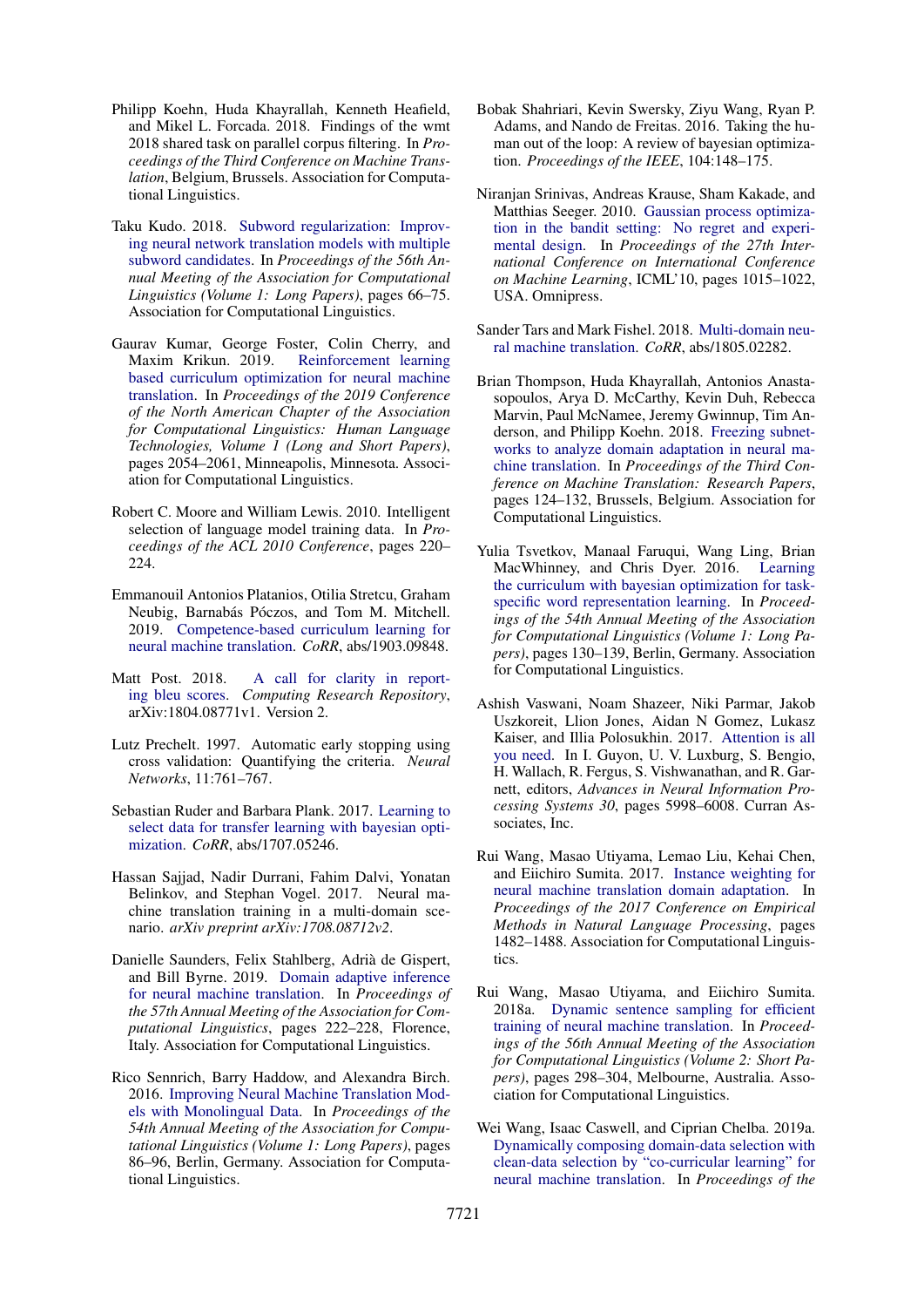*57th Conference of the Association for Computational Linguistics*, pages 1282–1292, Florence, Italy. Association for Computational Linguistics.

- <span id="page-11-2"></span>Wei Wang, Taro Watanabe, Macduff Hughes, Tetsuji Nakagawa, and Ciprian Chelba. 2018b. [Denois](http://aclweb.org/anthology/W18-6314)[ing neural machine translation training with trusted](http://aclweb.org/anthology/W18-6314) [data and online data selection.](http://aclweb.org/anthology/W18-6314) In *Proceedings of the Third Conference on Machine Translation: Research Papers*, pages 133–143. Association for Computational Linguistics.
- <span id="page-11-4"></span>Xinyi Wang, Hieu Pham, Paul Michel, Antonios Anastasopoulos, Graham Neubig, and Jaime Carbonell. 2019b. [Optimizing data usage via differentiable re](https://arxiv.org/abs/1911.10088)[wards.](https://arxiv.org/abs/1911.10088) *arXiv preprint arXiv:1911.10088*.
- <span id="page-11-6"></span>Xinyi Wang, Yulia Tsvetkov, and Graham Neu-[Balancing training for multilin](https://arxiv.org/abs/2004.06748)[gual neural machine translation.](https://arxiv.org/abs/2004.06748) *arXiv preprint arXiv:2004.06748*.
- <span id="page-11-0"></span>Marlies van der Wees, Arianna Bisazza, and Christof Monz. 2017. Dynamic data selection for neural machine transaltion. In *Proceedings of the 2017 Conference on Empirical Methods in Natural Language Processing*, pages 1400–1410.
- <span id="page-11-8"></span>Yonghui Wu, Mike Schuster, Zhifeng Chen, Quoc V Le, Mohammad Norouzi, Wolfgang Macherey, Maxim Krikun, Yuan Cao, Qin Gao, Klaus Macherey, Jeff Klingner, Apurva Shah, Melvin Johnson, Xiaobing Liu, Łukasz Kaiser, Stephan Gouws, Yoshikiyo Kato, Taku Kudo, Hideto Kazawa, Keith Stevens, George Kurian, Nishant Patil, Wei Wang, Cliff Young, Jason Smith, Jason Riesa, Alex Rudnick, Oriol Vinyals, Greg Corrado, Macduff Hughes, and Jeffrey Dean. 2016. Google's neural machine translation system: Bridging the gap between human and machine translation. *arXiv preprint arXiv:1609.08144*.
- <span id="page-11-7"></span>Yinfei Yang, Gustavo Hernández Ábrego, Steve Yuan, Mandy Guo, Qinlan Shen, Daniel Cer, Yun-Hsuan Sung, Brian Strope, and Ray Kurzweil. 2019. Improving multilingual sentence embedding using bidirectional dual encoder with additive margin softmax. *CoRR*, abs/1902.08564.
- <span id="page-11-3"></span>Xuan Zhang, Gaurav Kumar, Huda Khayrallah, Kenton Murray, Jeremy Gwinnup, Marianna J. Martindale, Paul McNamee, Kevin Duh, and Marine Carpuat. 2018. An empirical exploration of curriculum learning for neural machine translation. *CoRR*, abs/1811.00739.
- <span id="page-11-1"></span>Xuan Zhang, Pamela Shapiro, Gaurav Kumar, Paul McNamee, Marine Carpuat, and Kevin Duh. 2019. Curriculum learning for domain adaptation in neural machine translation. In *2019 Annual Conference of the North American Chapter of the Association for Computational Linguistics*.

# Appendices

# A Cross-lingual Embedding Model **Parameters**

The sentence encoder has a shared 200k token multilingual vocabulary with 10k OOV buckets. For each token, we also extract character n-grams  $(n = [3, 6])$  hashed to 200k buckets. Word token items and character n-gram items are mapped to 320 dim. character embeddings. Word and character n-gram representations are summed together to produce the final input token representation. The encoder is a 3-layer Transformer with hidden size of 512, filter size of 2048, and 8 attention heads. We train for 40M steps using an SGD optimizer with batch size K=100 and learning rate 0.003. During training, the word and character embeddings are scaled by a gradient multiplier of 25.

# <span id="page-11-9"></span>B Transformer-Big Results

We replicate experiments with the Transformer-Big architecture. Table [11](#page-11-10) shows the Transformer-Big results that correspond to the RNN results in Table [3.](#page-6-1) These results show that the multi-domain curriculum meets the performance requirement (i) (Section [4.1\)](#page-2-4) using the Transformer architecture. Table [12](#page-12-0) shows the Transformer-Big results corresponding to RNN results in Table [4.](#page-6-2) They show that the proposed multi-domain curriculum meets the performance requirement (ii) using Transformer.

<span id="page-11-10"></span>

| Curri.                                                                     | $\mid$ N14 T15 PA D15 $\mid$ Avg $\mid$                          |  |  |
|----------------------------------------------------------------------------|------------------------------------------------------------------|--|--|
| $\overline{P1:B}$                                                          | $34.1$ 36.3 34.2 32.3 34.2                                       |  |  |
| $ P2:\widehat{\mathcal{C}}_{6\text{-feats}}\rangle$                        | $\begin{vmatrix} 39.6 & 40.2 & 50.6 & 37.7 & 42.0 \end{vmatrix}$ |  |  |
| $\overline{\mathsf{W}}1$ : $\mathcal{B}$                                   | $40.8$ 39.9 46.0 37.8 41.1                                       |  |  |
| $ $ W2: $\widehat{\mathcal{C}}_{6\text{-feats}} $ 41.8 41.2 48.1 38.8 42.5 |                                                                  |  |  |

Table 11: Transformer Big SacreBLEU: English  $\rightarrow$  French multi-domain curriculum improves nocurriculum baseline (B) over all testsets, using Transformer-Big. P: Paracrawl training data. W: WMT14 training data.

# <span id="page-11-5"></span>C An Explanation: Noisy Data Useful in Low-Resource Setup

With noisy, limited data (e.g., 100k pairs), we can train a model A on all data, or a model B on the filtered subset (e.g., 10k). We can also finetune A on the filtered data, to produce model C. C could be better than A due to use of higherquality data or better than B due to use of more